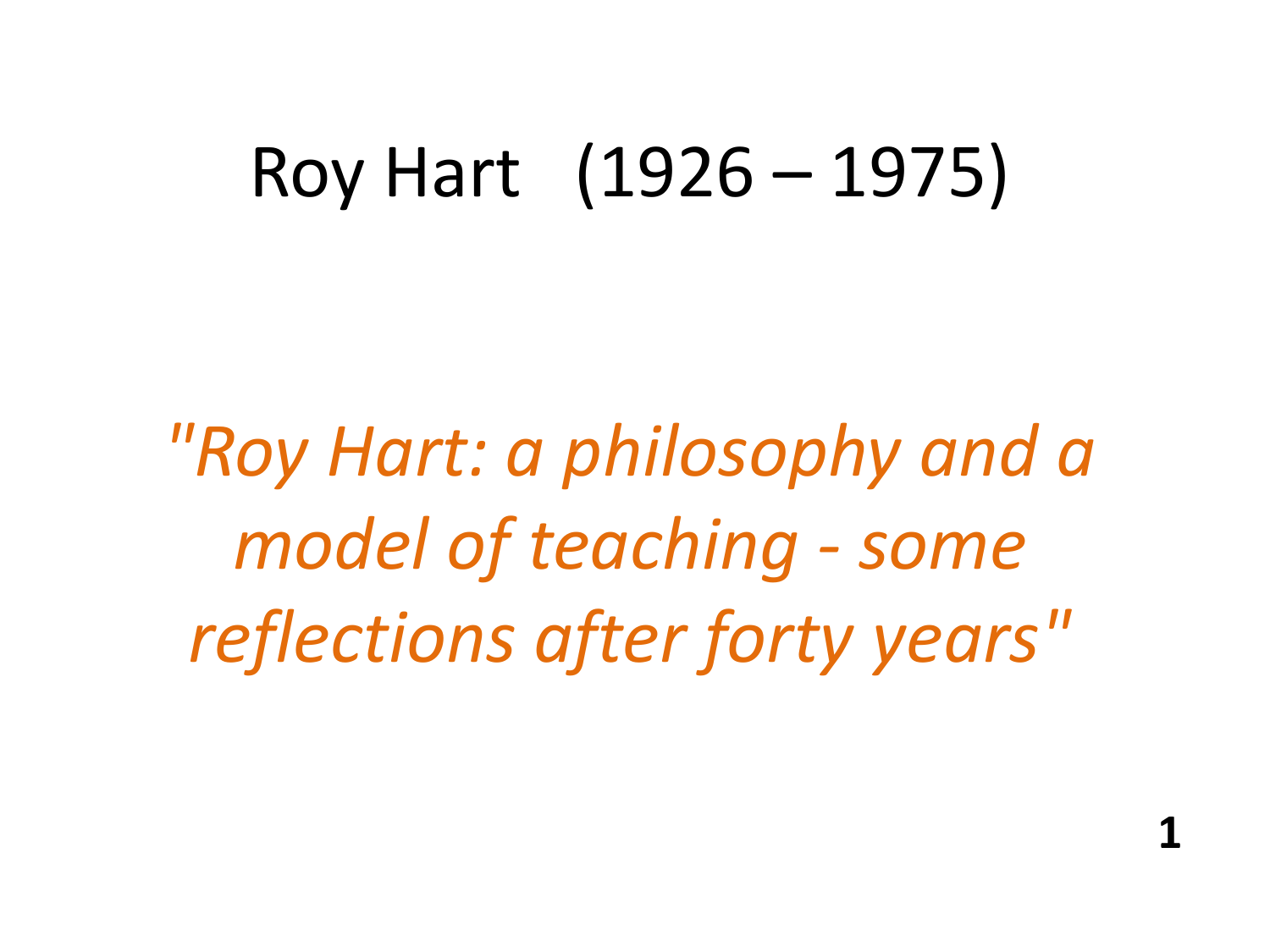# Roy Hart (1926 – 1975) *Teaching & Philosophy*

- 1. This talk focuses specifically on **TEACHING** and it addresses **« fellow teachers »** who refer to Roy Hart's name as a source-model. I offer reflections and questions on what could be the content, origins, references and definitions of Roy Hart's PHILOSOPHY as it pertains to TEACHING.
- 2. This scope obviously can not fit into a one hour talk. If you have questions or topics you would like to expand on, please note them down : I would be very interested to meet with those of you who would wish to, in **one or two seminars** with a an agenda we could prepare.
- 3. There are two topics I will not examine but inevitably mention : **Roy Hart's performance model**, and **my own philosophical mindscape.**
- 4. And two important topics that agitate me : the status and use of **Malérargues** especially for teaching– and the rebirth of the label **Roy Hart Theatre:** why I cannot accept it, though I fear democracy might impose it.
- 5. I will be giving a series of **study seminars** from May to August, including themes of this talk. You are welcome to come study. And like many of you, offering some teaching. You are also welcome and see these ideas at work.
- 6. This PowerPoint presentation of titles and selected texts will be available is pdf form including links to archive documents and current Blog articles. **2**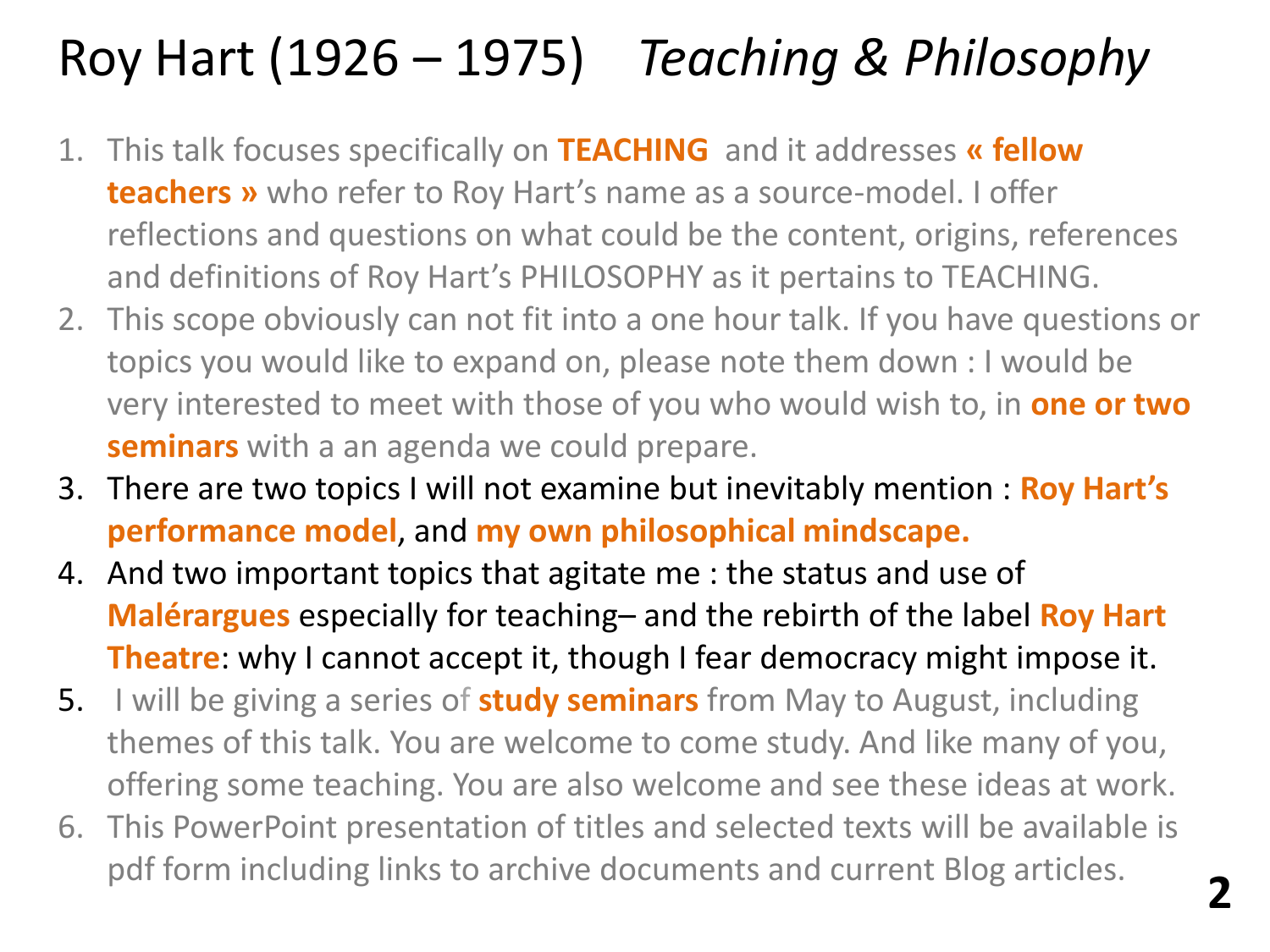# *To start*

# *Roy Hart, an Ethical Genius*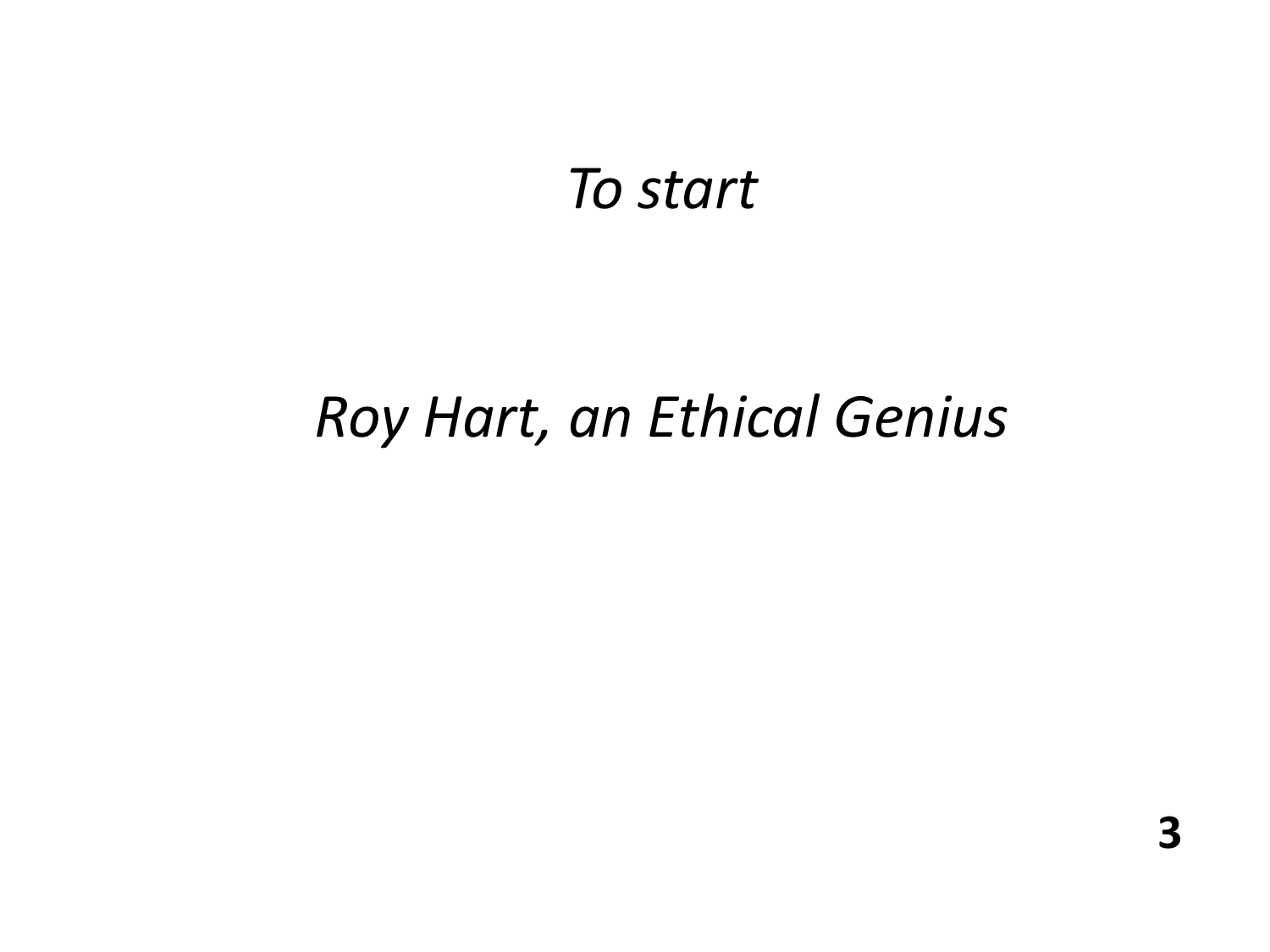## **Exceptionnalité & Pudeur - Exceptionality & Reserve**

After his death in 1975 there prevailed – certainly in my case - a great cautious reserve (discretion, prudence, maybe fear - not shame) regarding Roy Hart's person and life. I think it was largely because he was someone **extraordinary - (***hors normes***)** as found for instance in Vedic gurus, or other traditions, including his own: Jewish Talmudic. His was an extraordinary voice at all levels, something he stated and took on the implications. Such behaviour is actually the 'norm' in the Vedic guru definitions : someone whose behavior **embodies** his or her spiritual vision and / or ethic. This is traditional in the East, particularly in India, but it is, to say the least, difficult to affirm and describe in the West because, among other things, of its sectarian implications. I think it is high time to talk about it. It is in this sense that I describe Roy Hart as an **"ethical genius"**. I add: "huge enlightenment and huge shadows."

**Shadow**. One of the tenets of Roy Hart's ethics (he spoke mainly in terms of "consciousness") was the Jungian concept of shadow – usually understood as the unseen and unacknowledged dark side (*la part d'ombre*) not only of a person but also of an idea, and more so of an **ideological enterprise.**  I understand that Roy Hart (and Alfred Wolfsohn) spoke of their voice work (maybe even to Jung himself) as "the audible shadow".

**4**

*Réf. Voix / Emotions – Une inversion (en)chantée Dionysus in Chile – Advanced Vocal Training* Série*Algorithmes et Chamanisme* [https://enriquepanblog.wordpress.com](https://enriquepanblog.wordpress.com/)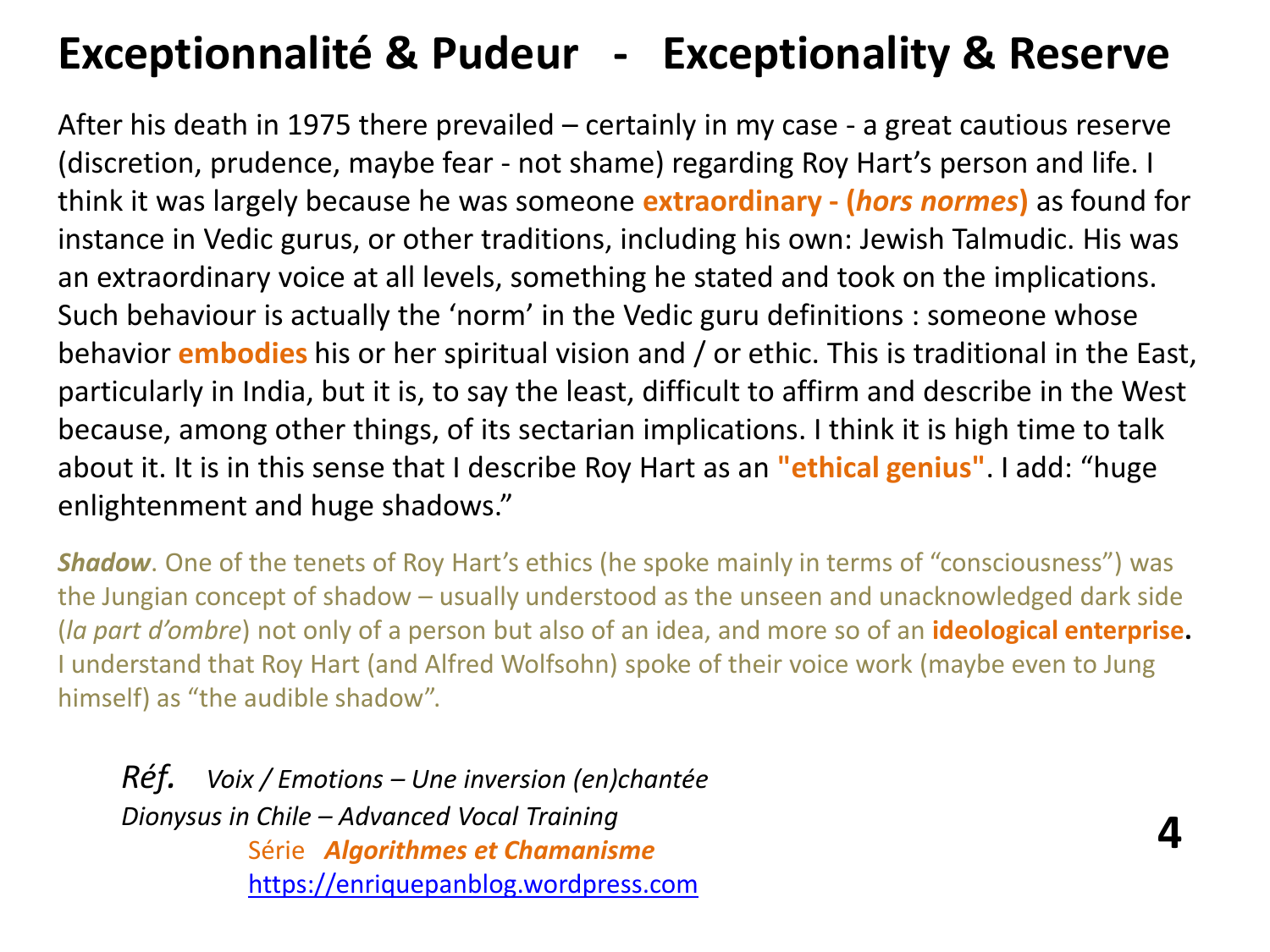## The 'classical' definition of *SINGING*

To be found… in the definition and in the implications that Roy Hart gave to the notion of *singing* (after Alfred Wolfsohn) the principle that any vocal uttering, including the scream (cry), can be made at **will**, held and extended not only in a "primal" expressive manner (which is the therapeutic aspect of the work) but in a "conscious" qualitative, artistic manner: a "singing" meta-consciousness. This he proposed, is the fundamental moving principle of an **ethical** transformation of emotions - and therefore not only an endeavor of self-exploration and self-discovery, but also of taking responsibility, control, and performance. Singing, as a **performative** principle of what Roy Hart and Alfred Wolfsohn defined as the "eight octaves voice ", understood as the range of the humanly possible.

#### *Ref. Voix / Emotions – Une inversion (en)chantée*

*Philosophie de la voix de Roy Hart*

*« Comment la voix façonne nos émotions – Des chercheurs ont réussi à modifier les sentiments ressentis par des volontaires en modifiant les intonations de leurs paroles. »*

#### Série*Algorithmes et Chamanisme*

[https://enriquepanblog.wordpress.com/2016/02/28/voix-emotions-une-inversion-enchantee](https://enriquepanblog.wordpress.com/2016/02/28/voix-emotions-une-inversion-enchantee/)[/](https://enriquepanblog.wordpress.com/2016/02/28/voix-emotions-une-inversion-enchantee/)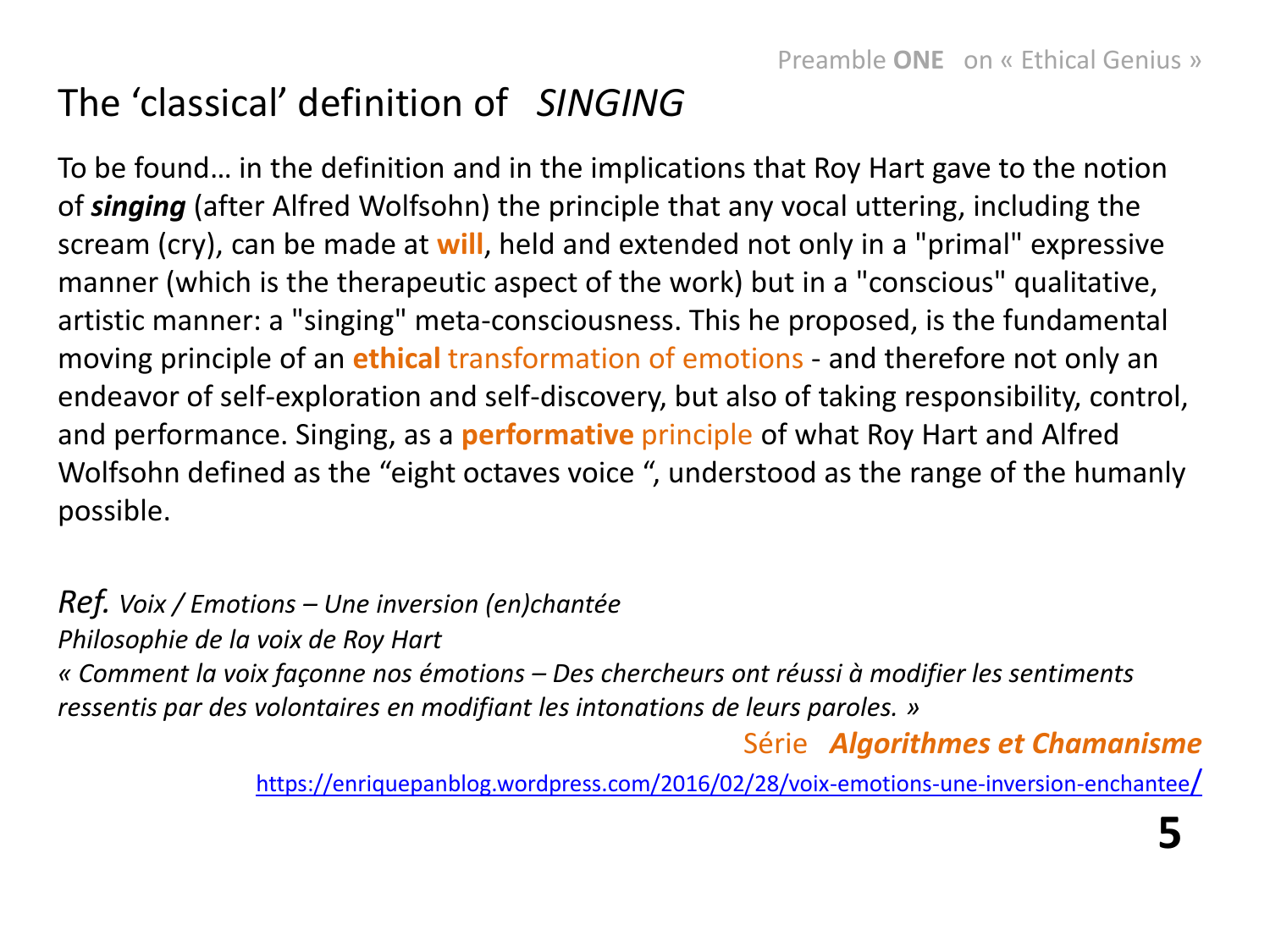## *FELLOW TEACHERS Philip Rieff*

*Fellow Teachers* is the title of a book, published in 1973, by American Jewish sociologist and cultural critic **Philip Rieff** (1922 – 2006) - whose important, paradoxical, difficult philosophical proposals were clearly **endorsed by Roy Hart**.

As far as I know (and I politely spied on Roy Hart's books) it was the last book he read – and, a rare thing: he asked his followers to study and comment on it. It was and remains, to my knowledge, the most stern and 'conservative' attack on what was called at the time THERAPEUTIC CULTURE.

Philip Rieff had written another book, published in 1966, which caused quite a stirr in the American intelligenzia titled *"The Triumph of the Therapeutic".* It went against the proposals of the **counter-culture** which lead to the revolutionary spirit of **1968**.

Philip Rieff's was a radical reaction against the ideas of the times, which was the philosophical context in which Roy Hart created his Roy Hart Theatre. (Note 1 : the anglo-american context : it was different in France and the rest of Europe. Note 2: in 1966 I was twenty, I had just moved from Paris to London, and I was reading, like every art student at the time, The Teachings of Don Juan (another "teacher"!) by Carlos Castañeda's: great shamanic fiction, and probably the ultimate horror for Philip Rieff. **6**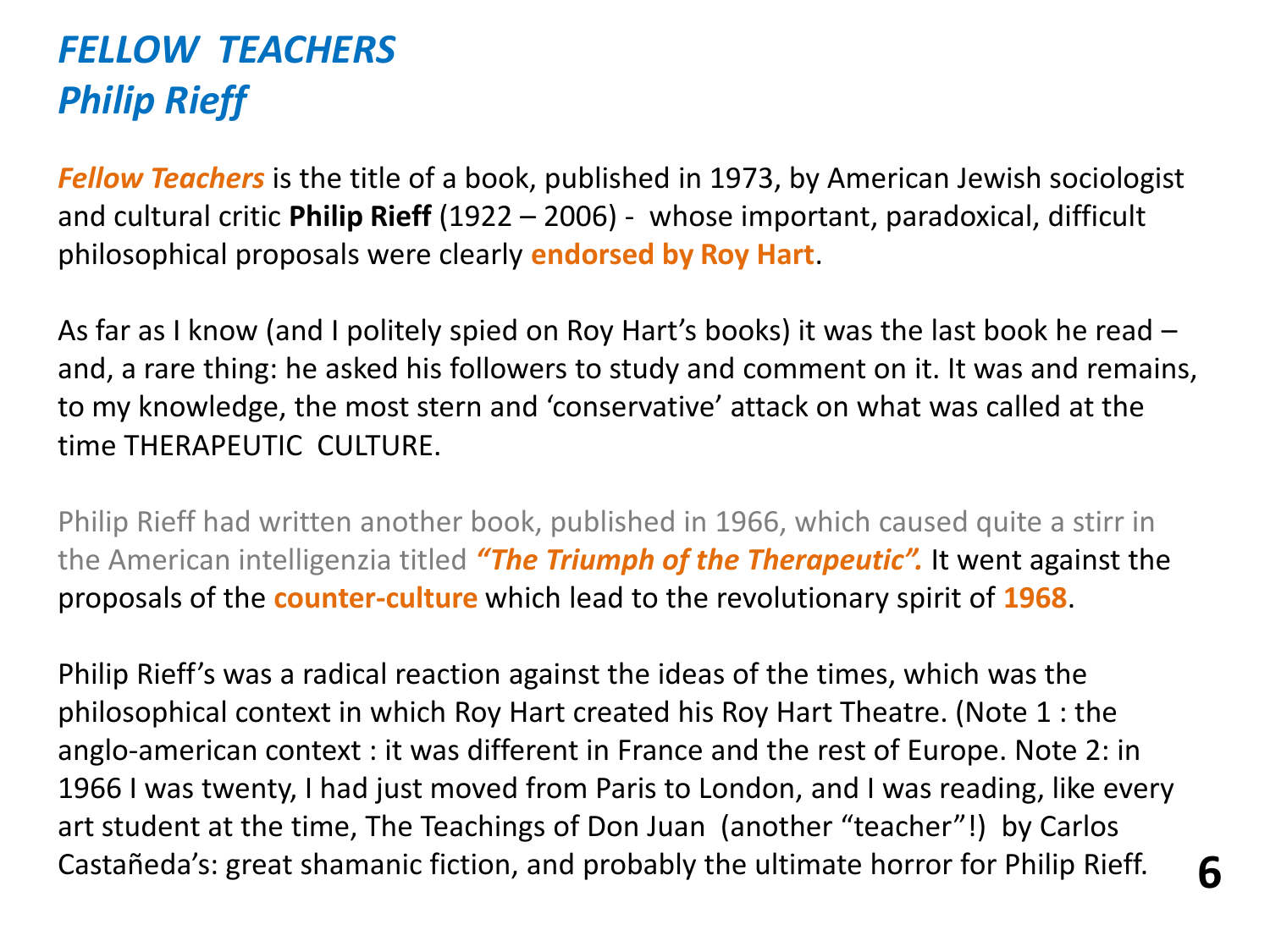## *FELLOW TEACHERS Philip Rieff - Therapy and Gnosticism*

There is wealth of contradictions in Roy Hart's endoresement of Philip Rieff's FELLOW TEACHERS and in The Triumph of the Therapeutic. Please read attentively the following summary by a 'fellow' teacher of Philip Rieff's: American (also Jewish, also conservative) cultural critic Harold Bloom.

> Harold Bloom, *The American Religion: The Emergence of the Post-Christian Nation*. New York: Simon & Schuster, 1992.

*Bloom makes a convincing case that by the middle of the twentieth century there emerges an over-arching religious orientation (as opposed to doctrine) that cuts across a variety of mutually exclusive theological traditions. That orientation is Gnosticism characterized by methods of obtaining knowledge of our inner selves, establishing and maintaining a personal relationship with the divine (often at the expense of social solidarity), and fostering an obsession with our unique individual identities.*

I think this is an uncanningly exact description of what many would call, especially today, « Roy Hart teaching »! And it was what Philipp Rieff attacked. Again: we have a paradox!

Commented on <https://enriquepanblog.wordpress.com/2015/11/23/harold-bloom-a-new-religion/> **7**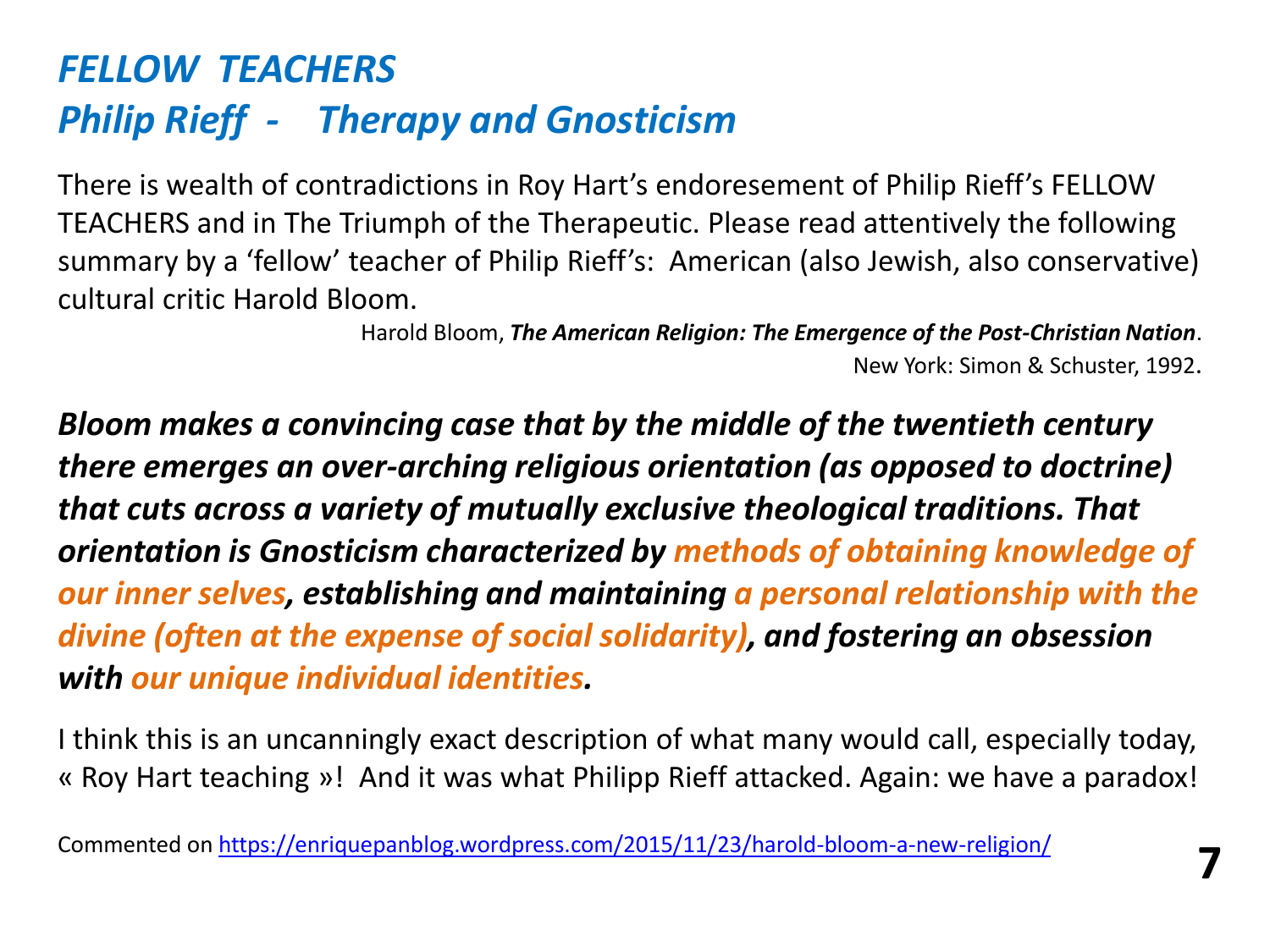### *FELLOW TEACHERS*

These debates on therapy touch crucial aspects of Roy Hart's pedagogical and even political positionings – and they do involve, like with Rieff, Bloom, and another pivotal philosopher : **Herbert Marcuse** - the 'high' demands of intellectual and spiritual Mosaic and Talmudic ethics – incuding the paradoxes of Talmudic antinomy. All of these thinkers were Jewish and critical admirers of Freud (some of Karl Marx.)

My first conclusion. Roy Hart built his own therapeutic agenda, inherited as we know, from the idealistic propositions of **Alfred Wolfsohn**, but shaped in the philosophical turmoil of the sixties. On this count, I would venture to say that Roy Hart's therapeutic agenda was mainly **Freudian**, in its normative discipline, in its biographical emphasis, and in its spiritual demands. Concomitantly, his attitude was fundamentally **patriarchal**. He also took his agenda of therapy into performance – which is another complex subject, beyond the scope of this talk.

Il will close these notes on FELLOW TEACHERS with the titles of Philip Rieff's books – they speak volumes - and a quote of Roy Hart's.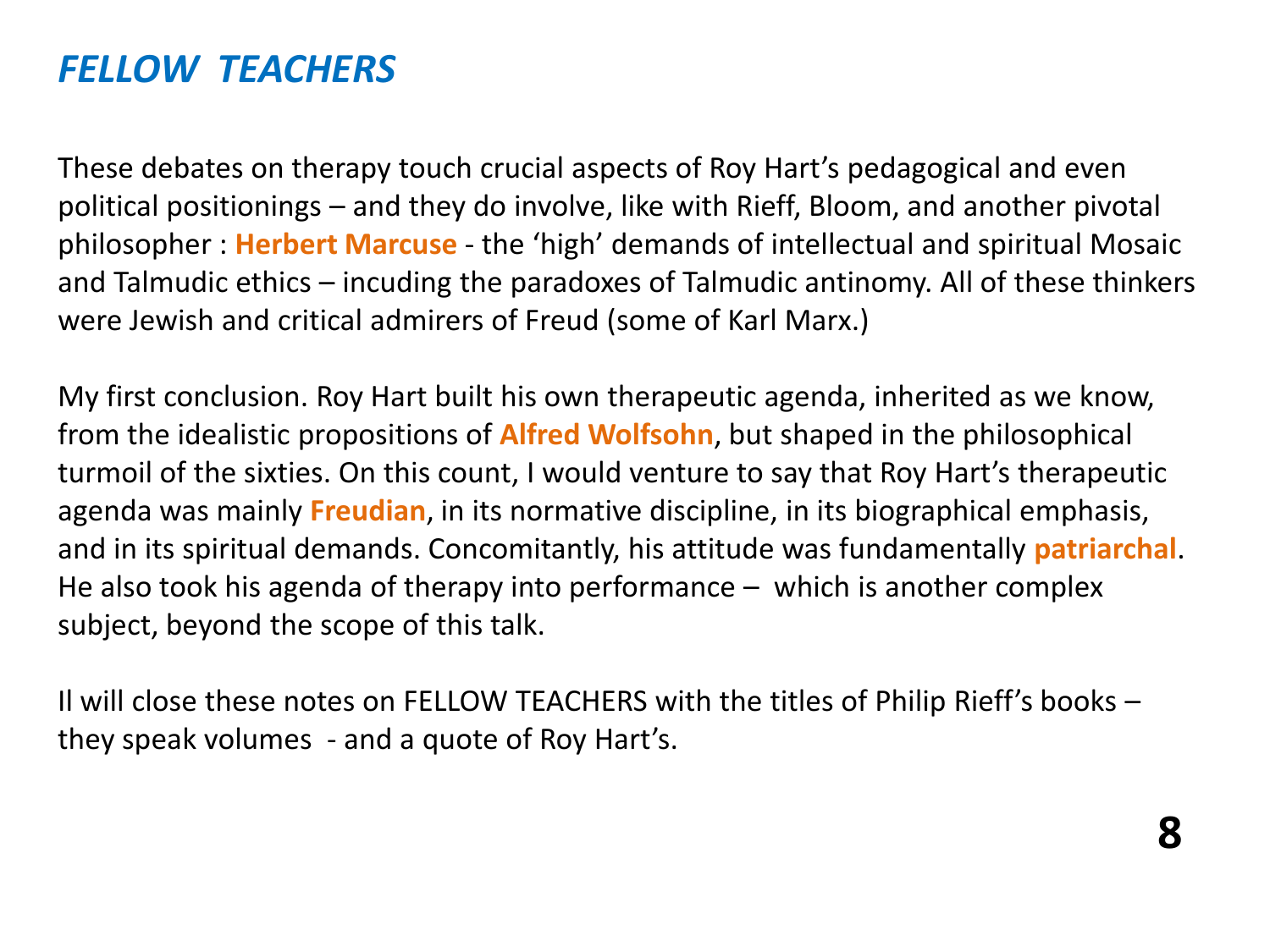### *Philip Rieff*

- *Freud: The Mind of the Moralist*, 1959.
- *Collected Papers of Sigmund Freud* (ed.), 1963.
- *The Triumph of the Therapeutic*. Harper & Row, 1966.
- *Fellow Teachers / of culture and its second death*, 1973.
- *The Feeling Intellect*, 1990.
- *My Life Among the Deathworks*, 2006.
- *Charisma*. The gift of Grace, and How It has Been Taken Away from Us, 2007.
- *The Crisis of the Officer Class*. The Decline of the Tragic Sensibility, 2007.
- *The Jew of Culture*, 2008.

**The quote of Roy Hart's "First there was Freud, then Jung, now me" I will return to C.G. Jung.**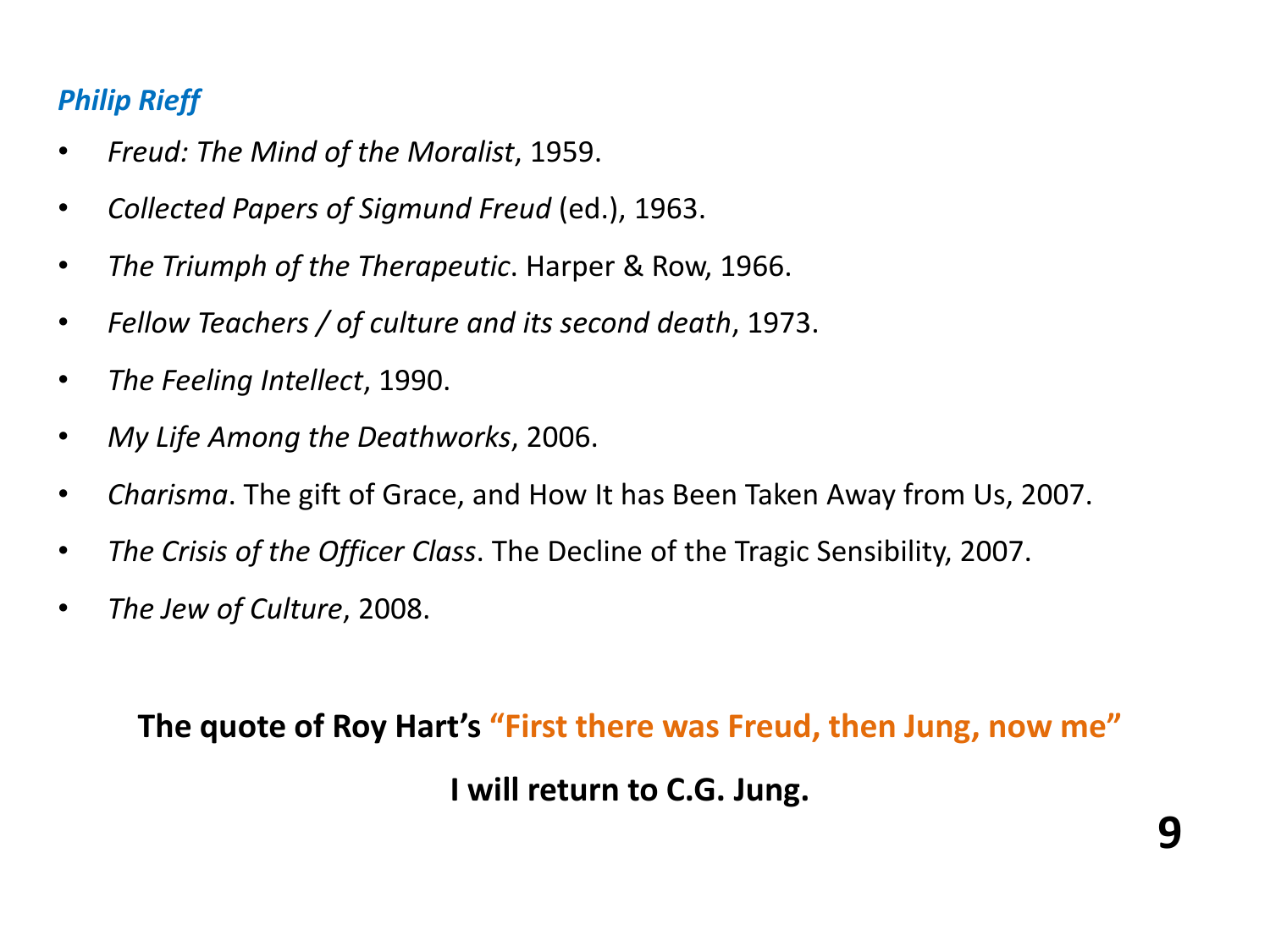## *COUNTER-CULTURE*

Most of the books I remember Roy Hart reading between 1969 and 1975 belonged to the Counter-Culture movement, composed of the *alternative thinkers* of the 60s and 70s - the Hippie era; a few English, most American, especially Californian. French and « Continental » philosophy was in another mindscape.

It is mostly these Counter-Culture thinkers who gave rise to the ideas that took over political philosophy and art - after Roy Hart's death in **1975**: Feminism, Environmentalism, Gay Liberation, The New Left, and, later: Gender and Post-Colonial Studies. Its emblematic capital was the Esalen Institute, still very active, now with links to another flower of that period: Silicon Valley – and not only Apple gadgets and Google algorithms - also a reassesment of the borders of mind and and especially transhuman thinking.

#### Some of the most important thinkers (I have mentioned **Marcuse** and **O'Brian**):

**Ivan Illich**. Roy Hart commeted a lot on him, and had extracts of his books read in meetings. Four book titles put it in a nutshell: *Personal life, Tools for Conviviality, Medical Nemesis, and especially, Deschooling Society.*

**Theodore Roethke**. A visionnary idealist poet.

**Alan Watts**. Philosopher, author, for instance, of *Beyond Theology* - *The Book on the Taboo Against Knowing Who You Are - The Wisdom of Insecurity: A Message for an Age of Anxiety*

**George Steiner** – a conservative and sometimes gloomy British cultural critic. The last book I remember on Roy Hart's piano in London was Steiner's *After Babel*. **10**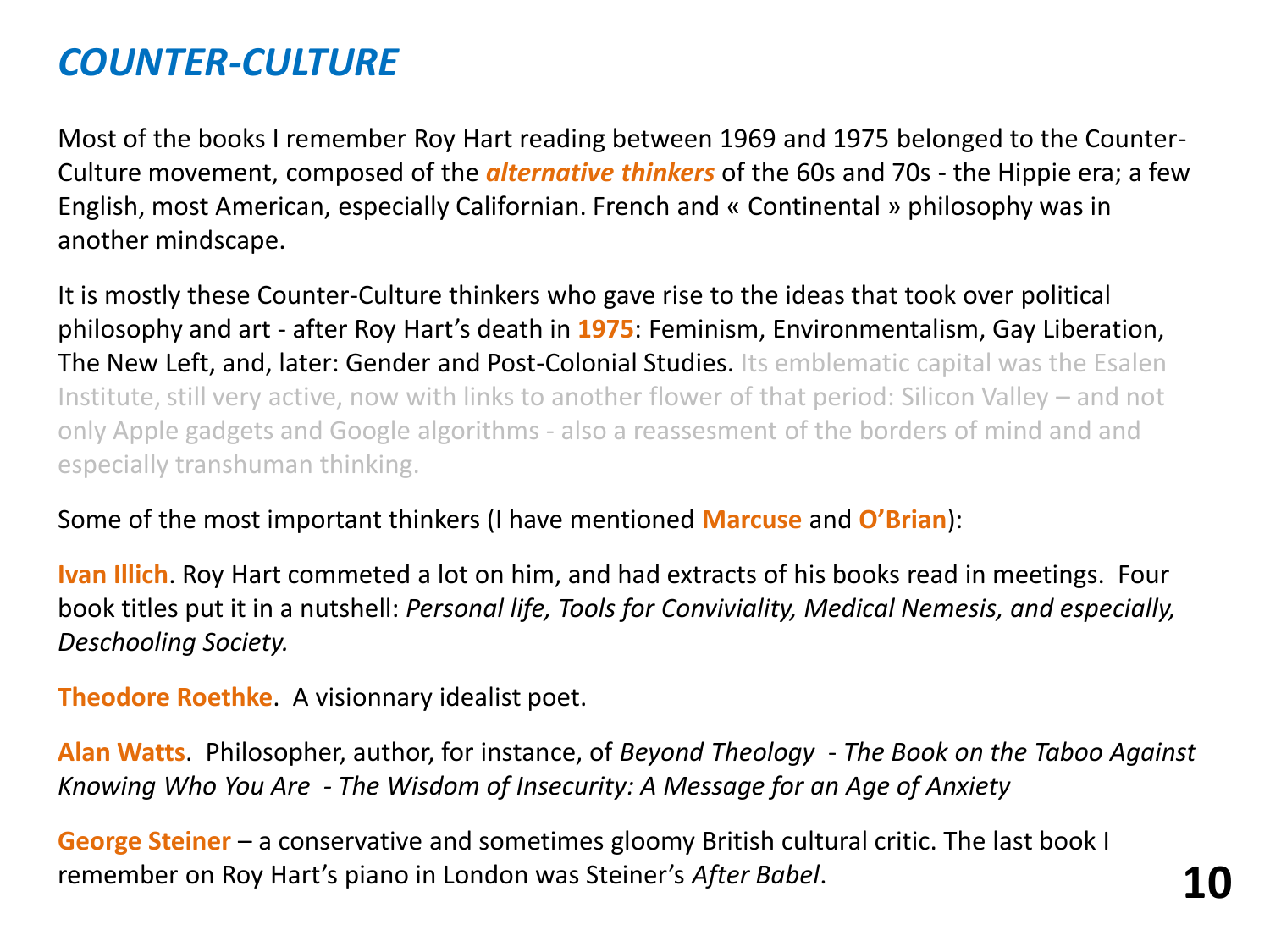## *Was Roy Hart a Jungian ?*

### **« First there was Freud, then Jung, now there is me. »**

Obviously not from this quote. I have already suggested that Roy Hart's therapeutic agenda was mainly Freudian. But one thing is clear : Roy Hart used predominantly the relational terminology of C.G. Jung – especially concerning the masculine / femenine duality, and including its (male) heterosexual *a prioris*. We must remember Roy Hart died in 1975 before all the movements I have mentioned. For instance I never heard him reflect in depth on homosexuality – apart from some early (and Jungian) suggestions of *anima* unbalances.

Note: almost all of the important post-Jungian thinkers and psychotherapists visited Malérargues in 1983 and 1985, in the wake of James Hillman. Hillman's books were published mostly after 1975.

Follows a brief lexicon of the main terms in Jung's world view, often used by Roy Hart. Such notions are historical « god-terms » and they fashion our principles of therapy, of teaching, and certainly of artistic practice.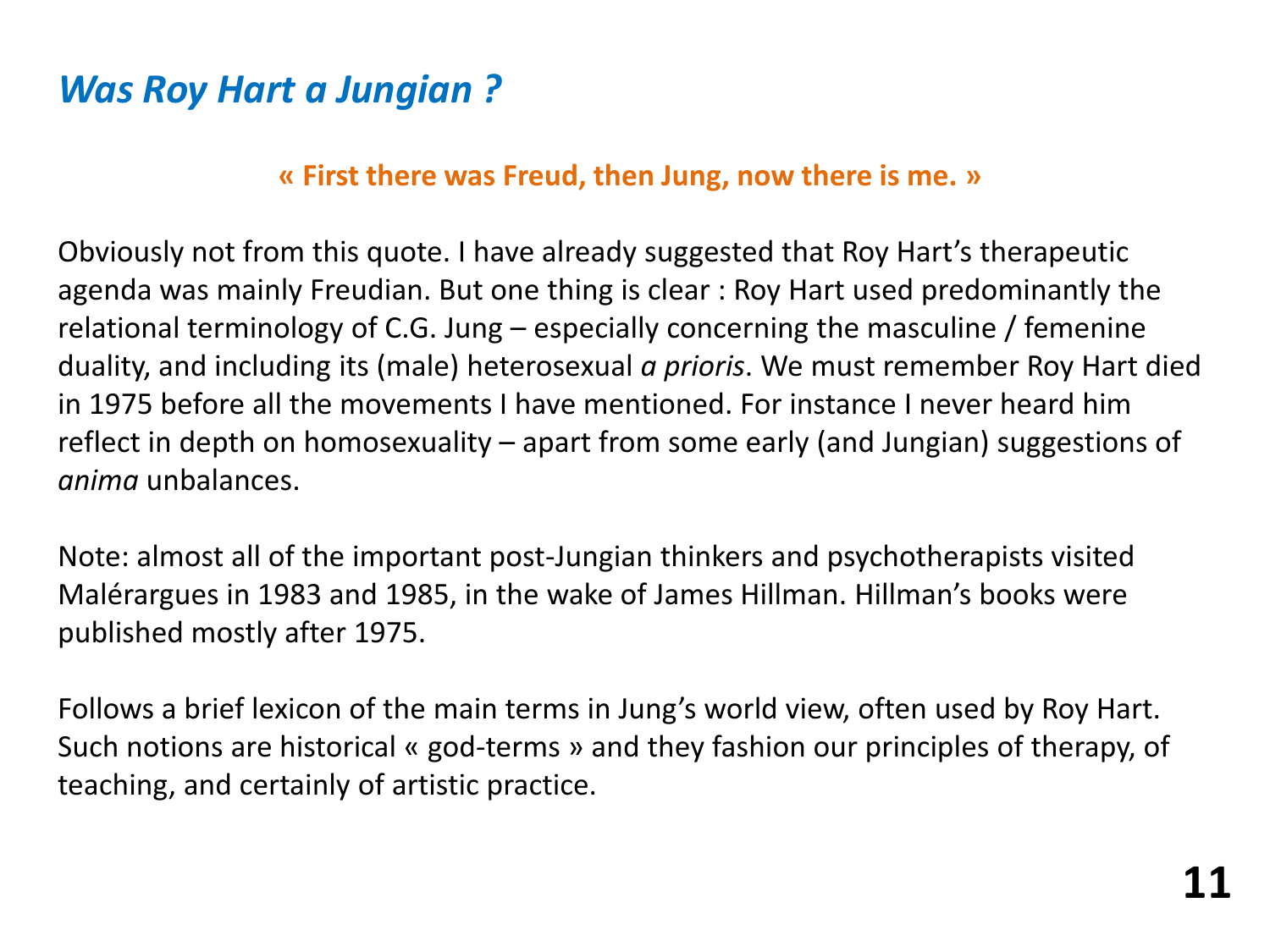## *Jungian Terminology 1*

I include this brief lexicon because it is made of historical « god-terms » that fashion the very finalities of therapy (the principles of teaching?) – and certainly of artistic practice.

**Anima**. A notion often used by Roy Hart. (The central notion in James Hillman's post-Jungian psychology. Hillman's *Anima* book appeared in the 1980s)

**Soul.** Not a term I remember Roy Hart actually using often. Singing is historically the main cult in **Protestantism** (not theatre, not images) – and as such a very important influence in **Malérargues**, especially after 1975, and today. There are uncanny coincidences with the local Camisards' extatic Calvinism – one of the roots of Evangelical (singing) movement.

Note: the biggest voice revolution (since the end of paganism) was the explosion of black, africanamerican Protestantism that *crossed-over* from Gospel to **Soul Music**. After centuries, **Eros and Psyche** (Sex and Soul) got to sing together again. I do not think Roy Hart paid much attention to it. Our friend Richard Armstrong certainly did!

Réf: <http://www.pantheatre.com/pdf/6-reading-list-camisards-gb.pdf>

**12**

*Archetype*. **Archetypal Psychology** became the main title of James Hillman's school of thought : It is therefore the concept of Jung's he chose as most important. I heard Roy Hart be relatively scathing about Jung's cultural psychology. For years this fashioned in me prejudices against Jungian ideas. In my view Roy Hart distrusted the principle of archerypes because of its non-moral polytheistic foundations – he was a core moral **monotheist** – and this included the nature and scope of what I call his ethical genius.

**Self**. The notion of Self is said to have replaced the notion of God (after Nietzsche declared God dead). Jung's meta-psychology was about this metamorphosis, though he did remain spiritually Protestant, and 'religiously' progressive. Finding one's « true self » is a redemptive conception.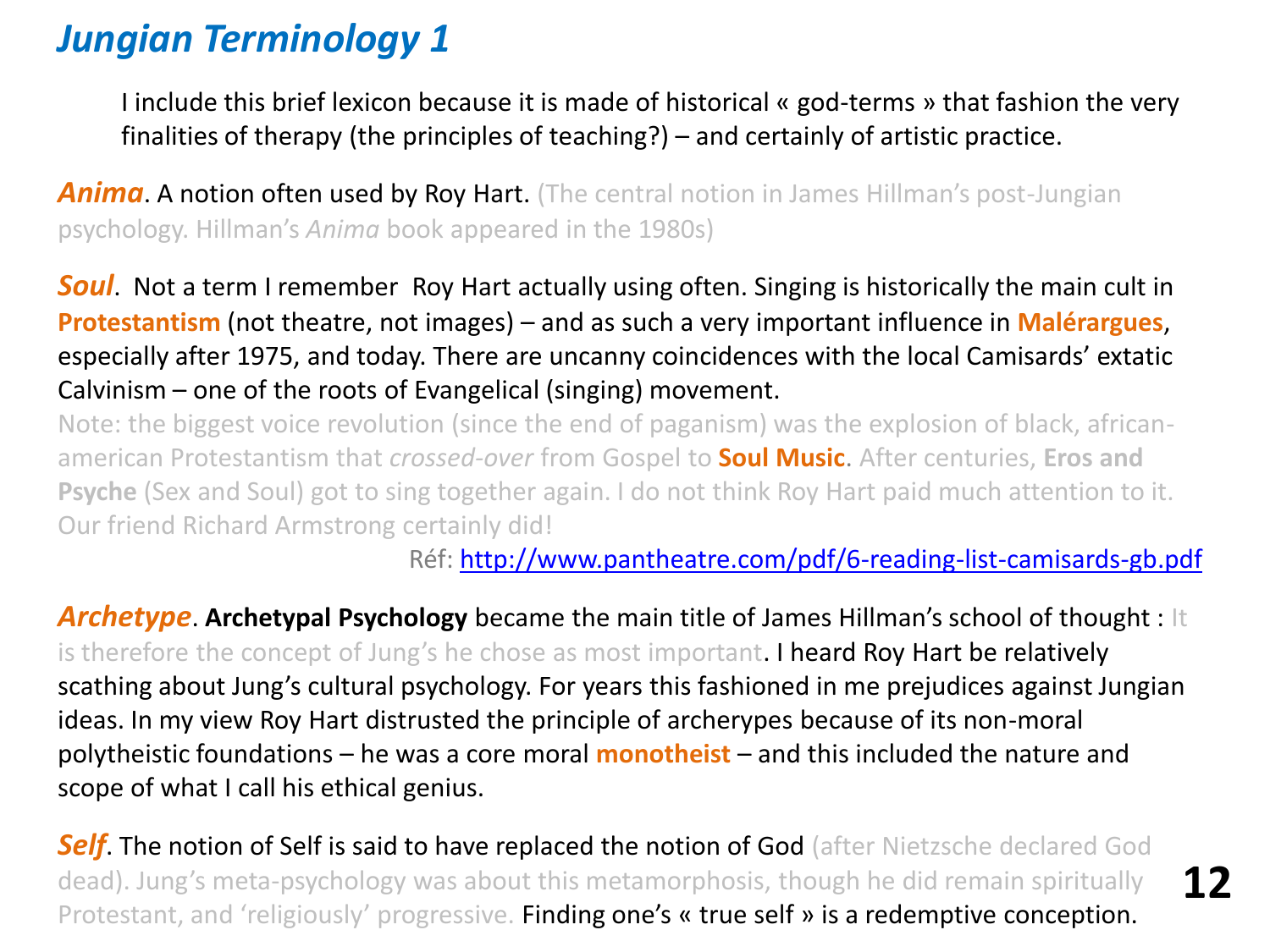## *Jungian Terminology 2*

*Individuation*. (The theme of Laurent Stéphane's latest Roy Hart Centre *Newsletter.)* In Jungian terms individuation is the « progression » that leads to the notion of Self – especially to « finding one's **true self** ». Classical Jungian psychoanalysis is meant to lead you to that encounter and realization.

I was very struck by the importance Roy Hart gave to the notion of the « individual » in the sermons he wrote for l'Economiste. He did add some provisos, like: « if you are afraid of being directed you risk never becoming an individual ». I have not worked on these themes in much depth – not being very drawn to « individualistic » philosophies, as to the notion of Self. My own outlook belongs much more to a polysemic, polytheistic, multiple and complex « shamanic-algoritmic » genius outlook. The dream of a core, indivisible uniqueness is similar to metaphysical dreams of infinity or of life after death. Nor do I sympathise much with the liberal connotations of Individualism.

The translating of the *Primer Acto* interviews of Roy Hart may provide a basis for a study of Roy Hart's political ideas - connected with the fact that he changed the title of his last performance from *Le Café de Flora* to *L'Economiste* : how, especially in Roy Hart's vision, could an artist-poet be an economist? And what are the dynamics between theatre and politics? These very important questions (then and now) belongs more to Roy Hart's performance model.

A note: James Hillman wrote a very provocative and politically engaged book : **We've Had a Hundred Years of Psychotherapy--And the World's Getting Worse** – 1993.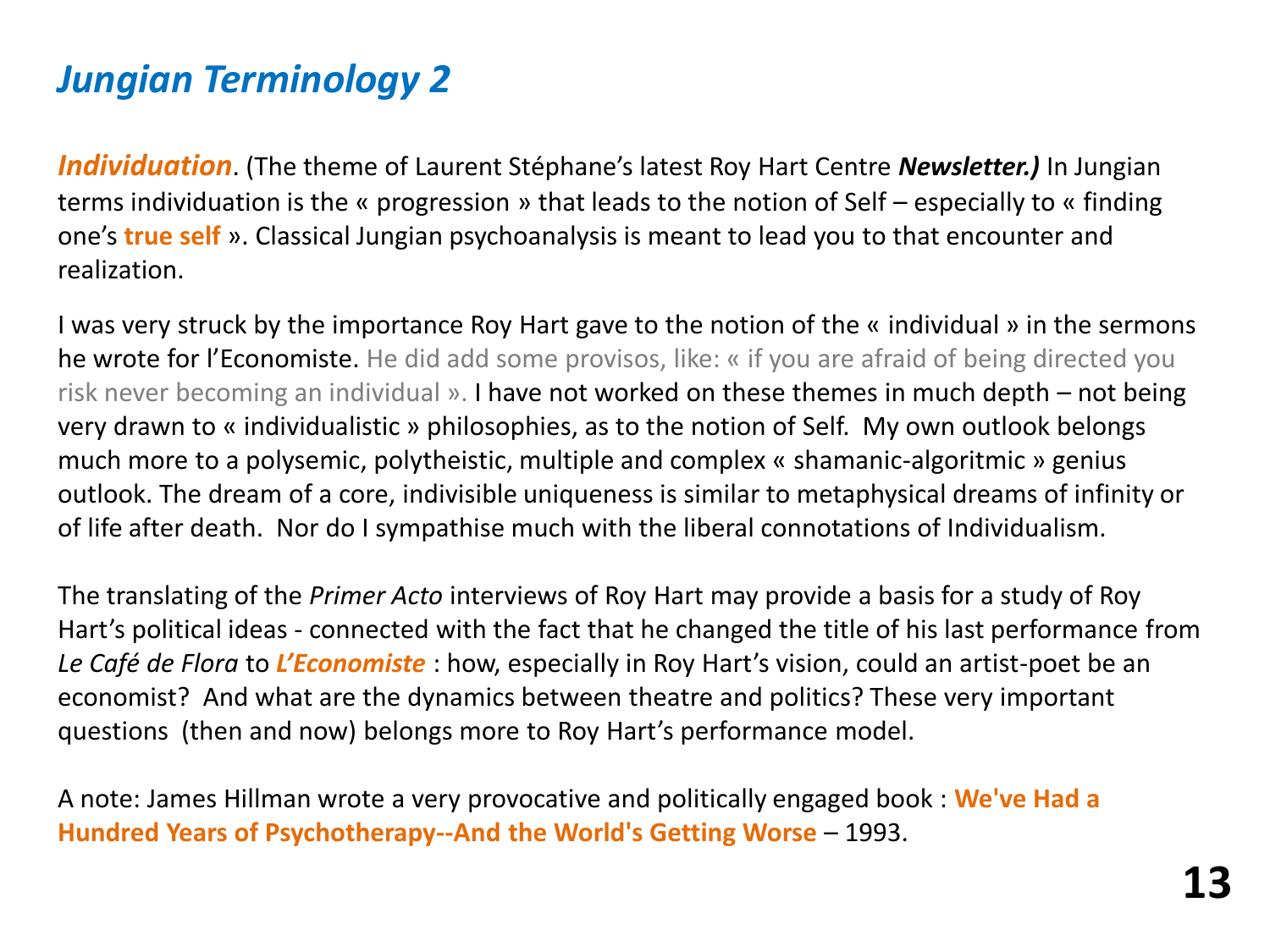## *Georges Gurdjieff*

*Born 1866 in Armenia, died 1949 in Paris.*

I must mention Gurdjieff, in many ways the closest figure of master-**spiritual teacher** to Roy Hart, in the 20th century, and probably a strong influence, model and confirmation.

Gurdjieff gathered most of the spiritual strands of the 19th c. between Europe and India, especially **Theosophy** – and including Armenian-Georgian and Sufi esoteric traditions, among others.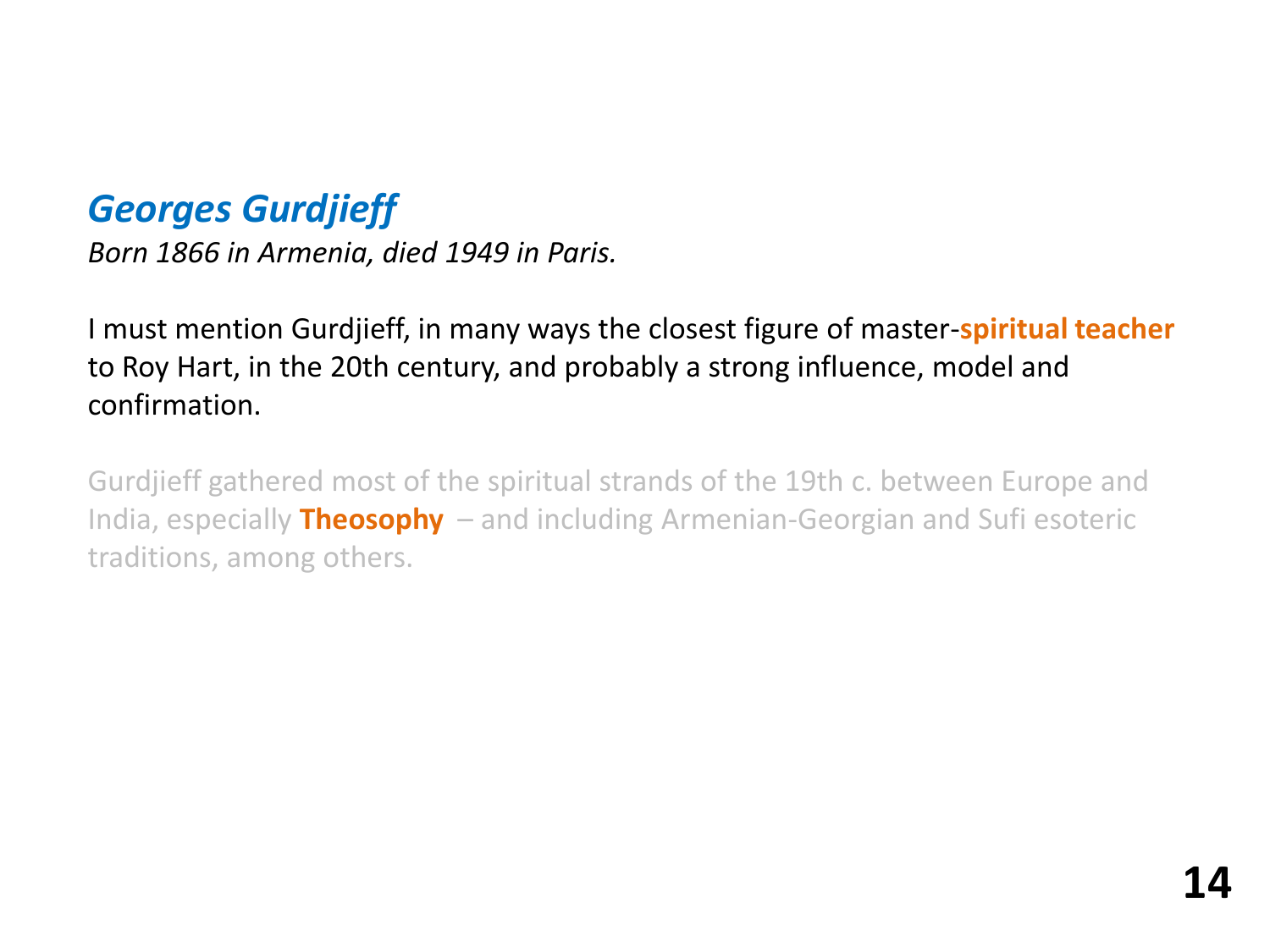# Philosophy as (mostly) the history of ideas

# WHERE HOW and WHAT did Roy Hart teach ?

WHERE HOW and WHAT did I learn from Roy Hart ?

# WHERE and HOW did Roy Hart learn what he taught ?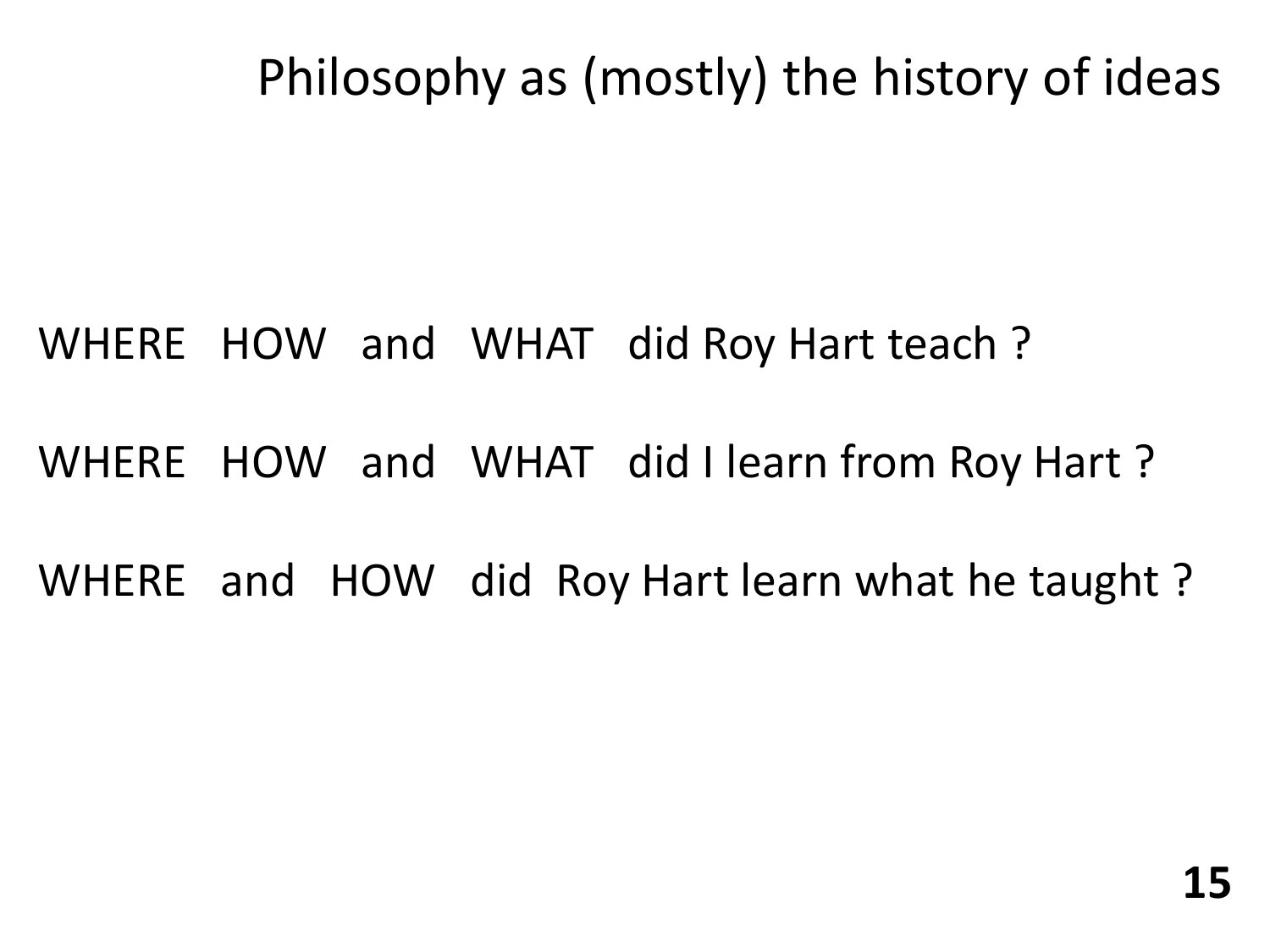# WHERE did Roy Hart teach ? WHERE HOW and WHAT did I learn from Roy Hart ? (I followed Roy Hart from 1969 to 1975)

- Roy Hart taught mainly by **talking in meetings**  which came to be called « rivers » (« always there, flowing, but never the same » – Heraclitus.)
- Meetings were what today I would call a **sophistic** context in which a master-orator commented and led reflections, especially on dreams. Roy Hart was an exceptional speaker, especially in such a devoted context, a context of *Ars Oratoria: oratory presence, controlled emotional speech and appropriate 'good manners' –* which is the other half of the voice, the other side of (litteral) singing: speech.
- This summer I will expand on voice and sophistics in the history of philosophy and its contemporary renaissance especially around the French philosopher **Jacques Derrida** – whose proposals were exact contempories of Roy Hart. There was no connection that I know of with « continental » philosophy, especially with its most influential trio: **Derrida,** Deleuze and Foucault.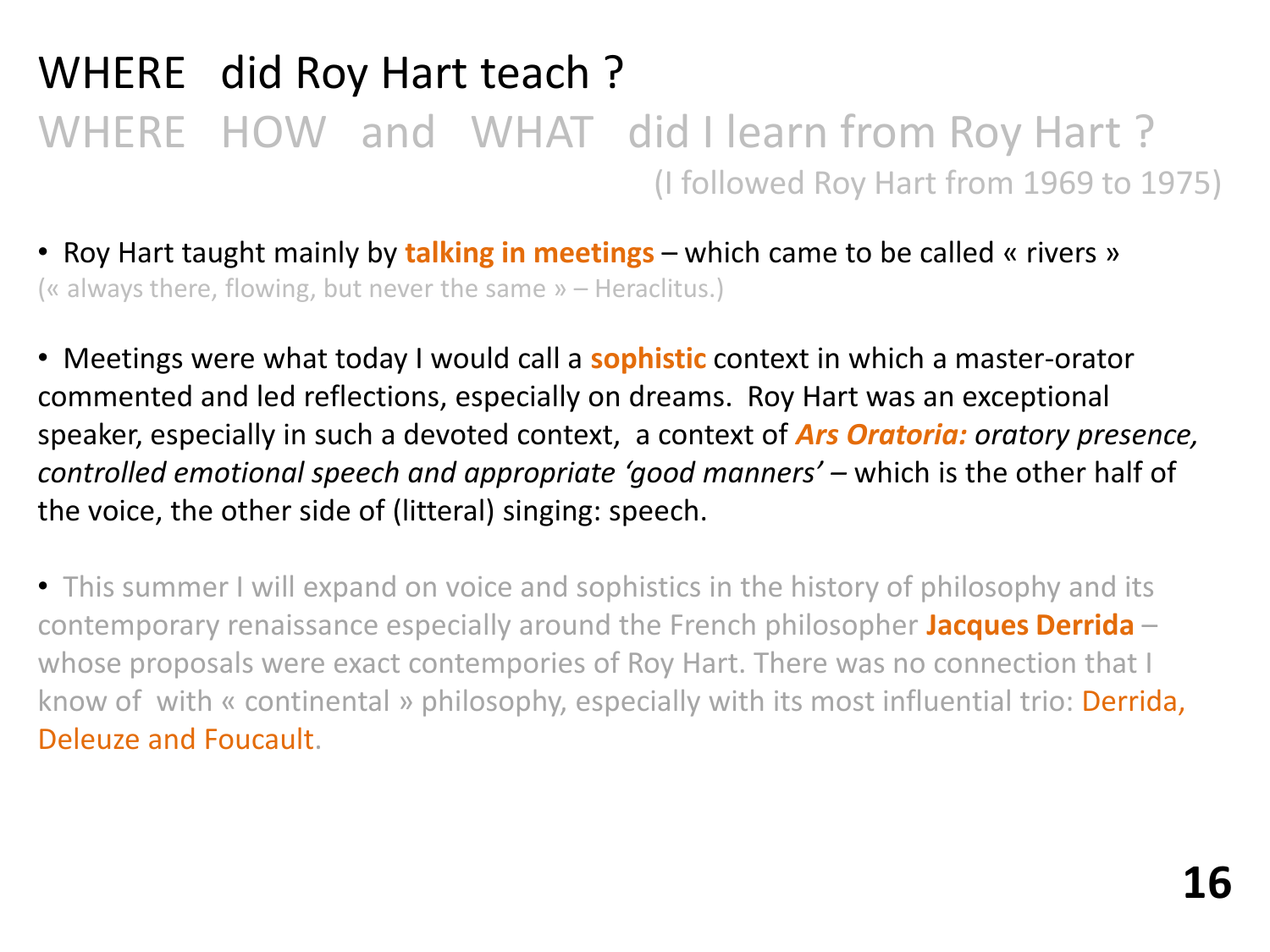# WHERE HOW and WHAT did Roy Hart teach ? WHERE HOW and WHAT did I learn from Roy Hart?

Over 75% of the time in these meetings was spent on **dreams**. Rather than interpretation, I prefer the term **HERMENEUTICS**, because Freud's *The Interpretation of Dreams* is too often used as a **methodological** handbook. Roy Hart was an extraordinary **hermeneut**, and his approach to dreams was fundamentally **CASUISTIC**, (sometimes described as « no method »). Casuistics belongs to the most sophisticated traditions (Talmudic, Baroque, Archetypal): each dream (each voice) as a **poetic narrative**, to be 'used' effectively (ethically). It was this artfull, ethical vision and practice that Roy Hart proposed and acted upon – and from which I personnally learned most from - and one of the major influences in my own 'theological' transmission and performance landscape : choreographic theatre.

Ref.

Voice and hermeneutics in continental philosophy : Husserl / Heideger / Gadamer / Derrida

Image and hermeneutics : Jung and James Hillman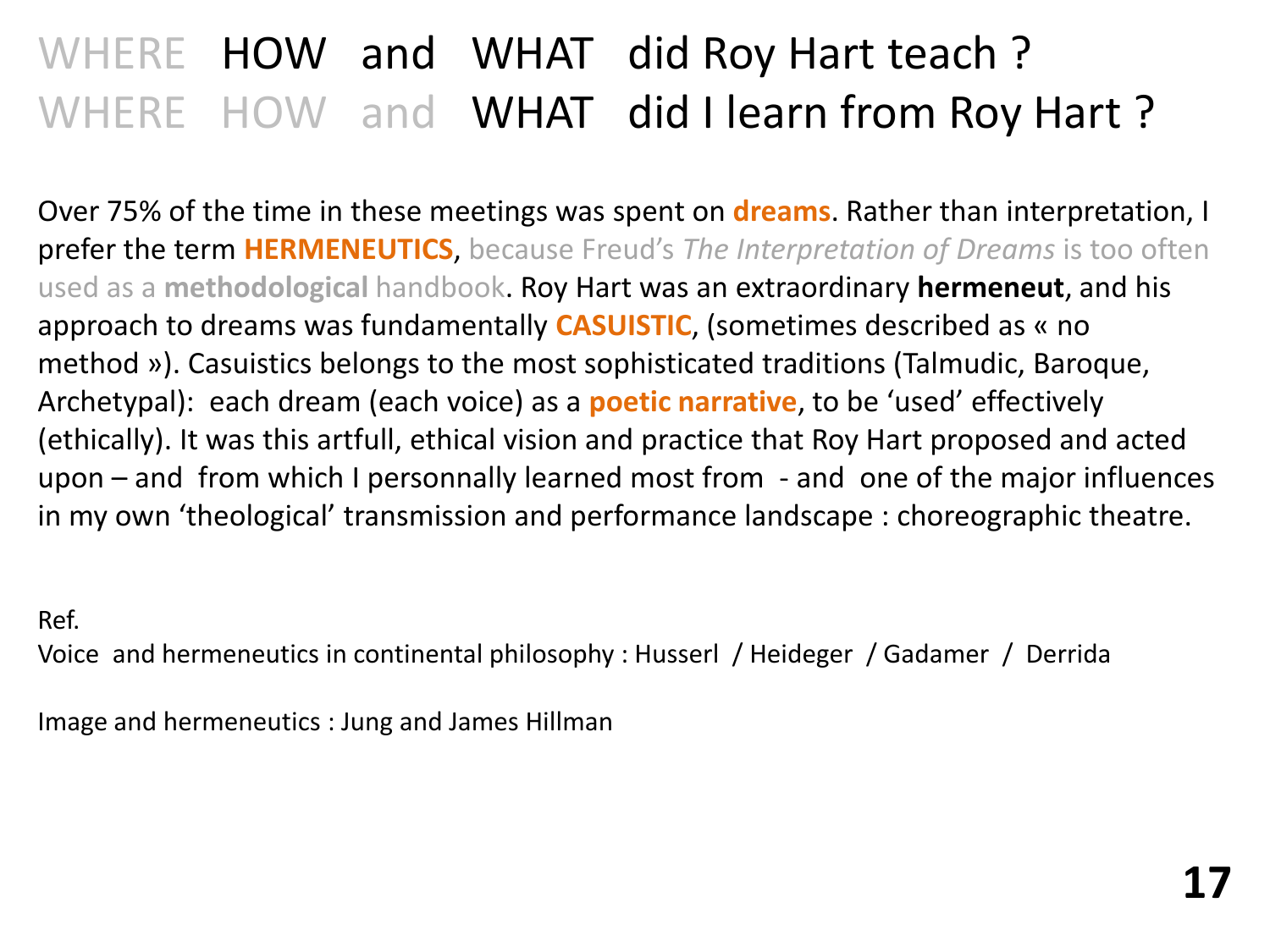# WHERE HOW and WHAT did Roy Hart teach ? WHERE HOW and WHAT did I learn from Roy Hart?

### Two biographical notes :

From an old CV : (Enrique) started teaching voice within the "Roy Hart" model. The one-toone "singing lesson" model, especially as practiced by Roy Hart and his followers, can be very close to **the psychoanalytic 'transference' model.** Ill at ease with some of the implications of this model, especially **the potentially ambivalent use of therapy,** Enrique stopped teaching for some years, and started a long dialogue with psychotherapists of the archetypal psychology circle. This was in the late seventies and early eighties. Today he would insist that it is our esthetics, our modes of perception and appreciation, our political and cultural ideas that need therapy. Hence the accent on mytho-poetical and intellectual challenges, in an otherwise very corporal and imagistic work."

Around 1990 I asked James Hillman about going to Zurich to become an analyst. He gave me two answers: « you will learn little culturally in Zurich (the Jung Institute) » and « Stop wasting your time with dreams ». You can imagine the upheaval this caused in me. He hinted at an anwser : « your **performance work** is the dream . »

Particularly terms of **voice teaching,** my answer becomes **: « voice performance is the dream, and it requires casuistic hermeneutics ». « The voice is always a dream »**. **18**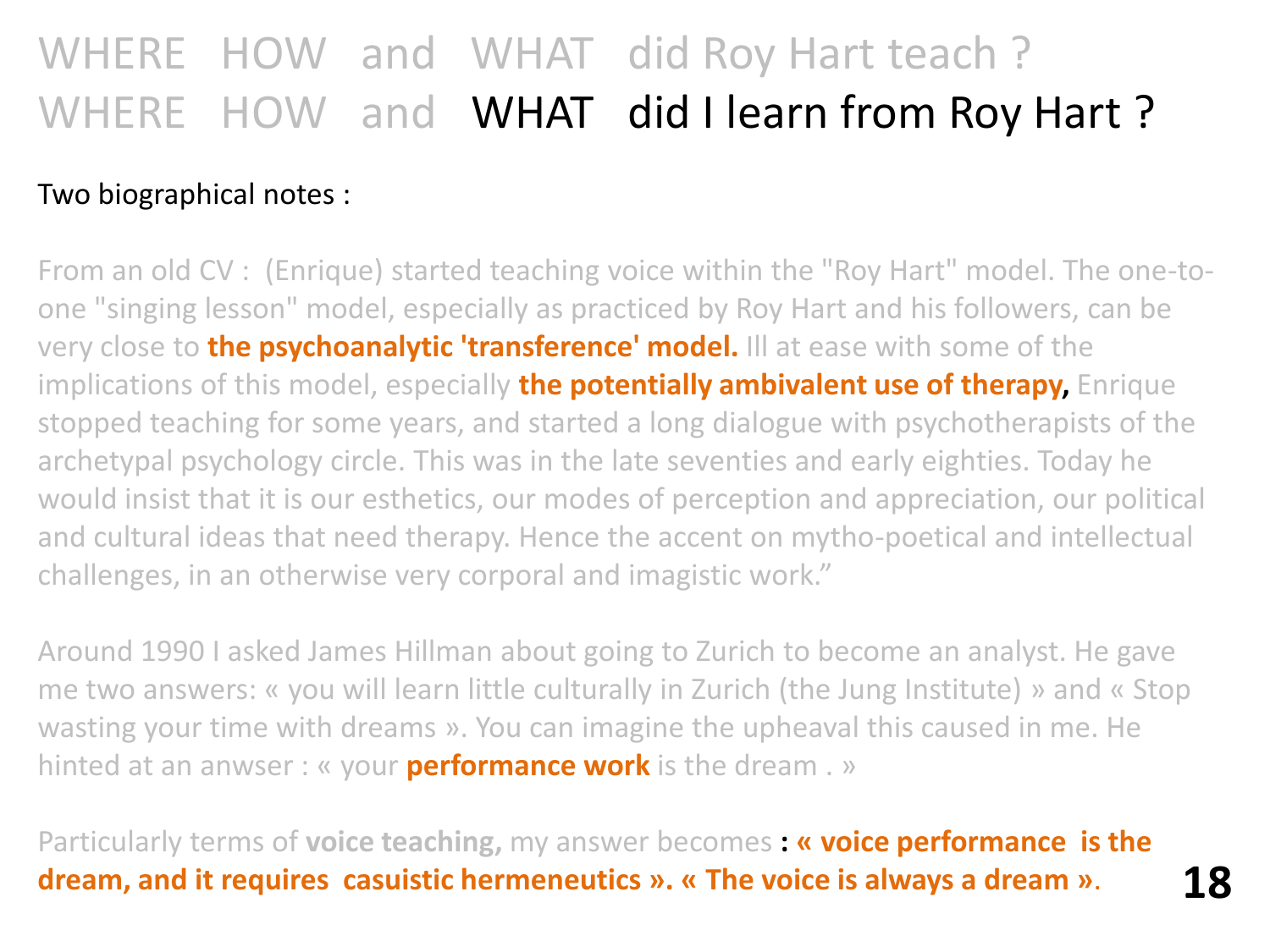# WHERE HOW and WHAT did Roy Hart teach ? WHERE HOW and WHAT did I learn from Roy Hart ?

• I knew little of Jewish culture and ethics, and only in recently years considered it seriously. I came accross chapters on **dream hermeneutics in the early Talmud** (from a hint in ethnopsychiatrist Toby Nathan's book: La Nouvelle Interprétation des Rêves). What struck me was the **tribal procedures and implications of dreams**: who dreams about whom and how, inside a tribe. Roy Hart taught in what he called a « **hermetic circle** ». This context of his teaching had a stricktly sectarian structure. You were in or out. One could add that by performing solo or with his group, he went out and tried to 'teach' the world – or at least show his proposals and his achievements.

• Another relevant Talmudic characteristic is **antinomy**, that is : casuistics, as including exceptions to « the norm », breaking the Law (*breaking the voice*?). The Talmud is extraordinarily knowing on how to deal (interpret) the law (the formidable Mosaic Law). Roy Hart did say (I paraphrase, as in most quotes): « If you are with the Spirit of Singing, you can do what you want ». (Ex. The antinomy case of Sabbatai Tzevi, 1626 -1676.)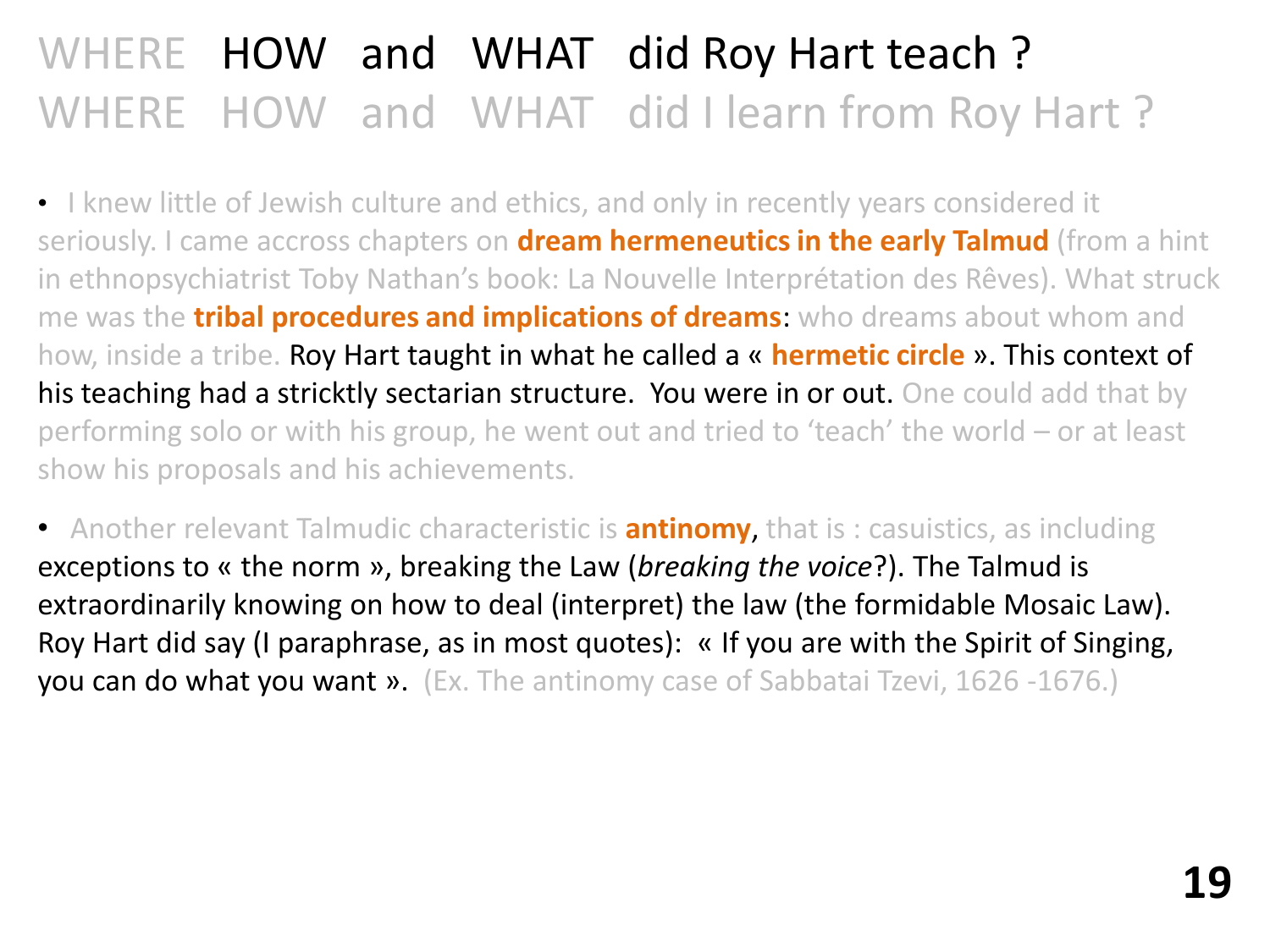# WHERE HOW and WHAT did Roy Hart teach ? WHERE HOW and WHAT did I learn from Roy Hart?

• **Where? In meetings**, as mentioned: large group contexts (sometimes over 50 in London), and more rarely, in intimate contexts or in rehearsal ones. I had two or three talks alone with him – and only once a long walk - though with me his behaviour and dialogue manner was always formal and, I feel like saying: perfect. I was also absolutely blown away when I saw him **perform Biodrame** (Sion, Switzerland , 1972.) (Ref. Norman O'Brown meeting Dionysos « **in books** ». The importance of mimetics and of memetics.)

• **In singing lessons**. For three or four years I had on average one singing lesson a week, with **Liza Mayer** mostly . It opened my **personnality** horizons, allowed me to accumulate **experience** and **build myself a body I could feel and think with**. Liza Mayer was also an exceptionally tactfull and acute hermeneut.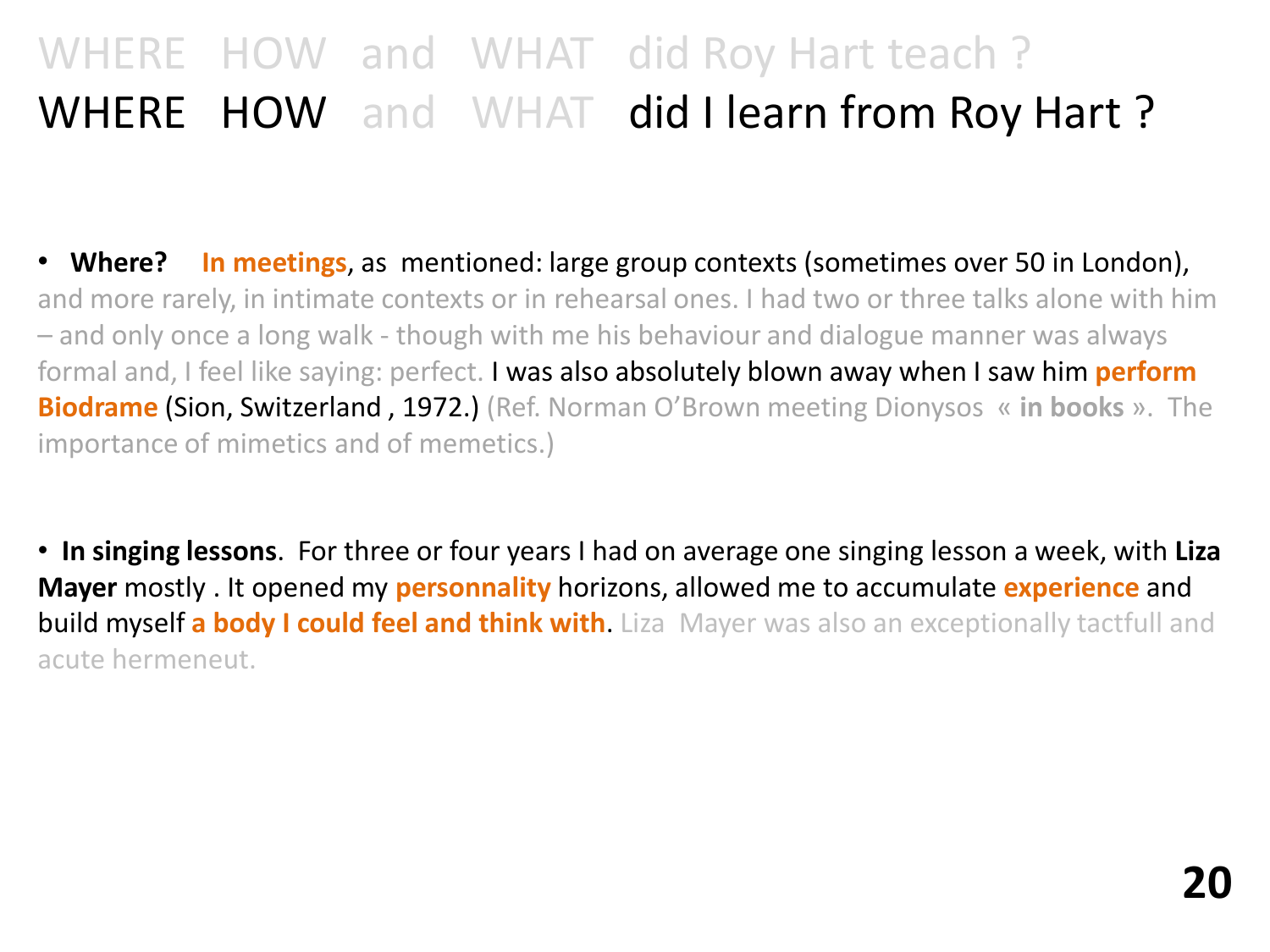# WHERE HOW and WHAT did Roy Hart teach ? WHERE HOW and WHAT did I learn from Roy Hart?

Obviously: **HERMENEUTICS**, and I add Talmudic. We know that Roy Hart read Jung, he certainly used Jung's meta-psychological notions . He was acquainted with Wilhem Reich and met a neighbour in London, anti-psychiatrist R.D. Laing. Why do I insist on the Talmud?

- $\dots$  I return to the **conservatism** of Philip Rieff, the values of patriarchal authority, hierachies, and what he described as « presiding presences ». One example: Roy Hart's comments on Spain and Franco. One can percieve his reserves on anti-Franco positions in the sometimes terse exchanges in the *Primer Acto* interviews. And I did hear Roy Hart foretell decadence in Spain after Franco's death (and sometimes come up with millenarist tendencies especially in Malérargues.) The tone could be sectarian Talmudic-Hassidic, even colonial (Roy Hart said similar things about South Africa and Apartheid). By moments a certain paranoia appeared in his political comments, of his group and the future of Malérargues as a moral haven. I came to consider that his ethical *nemesis* came to be **Pedro Almodovar** and the, to me, lifefull renaissance the *Movida* created, and not only in Spain.
- **EX** A note: HERMENEUTICS is one of the arts of **Hermes** including his messanger's ambivalence. Text and voice hermeneutics are one of my main teaching concerns – if not the main one. Hermes is also the father of Pan. **21**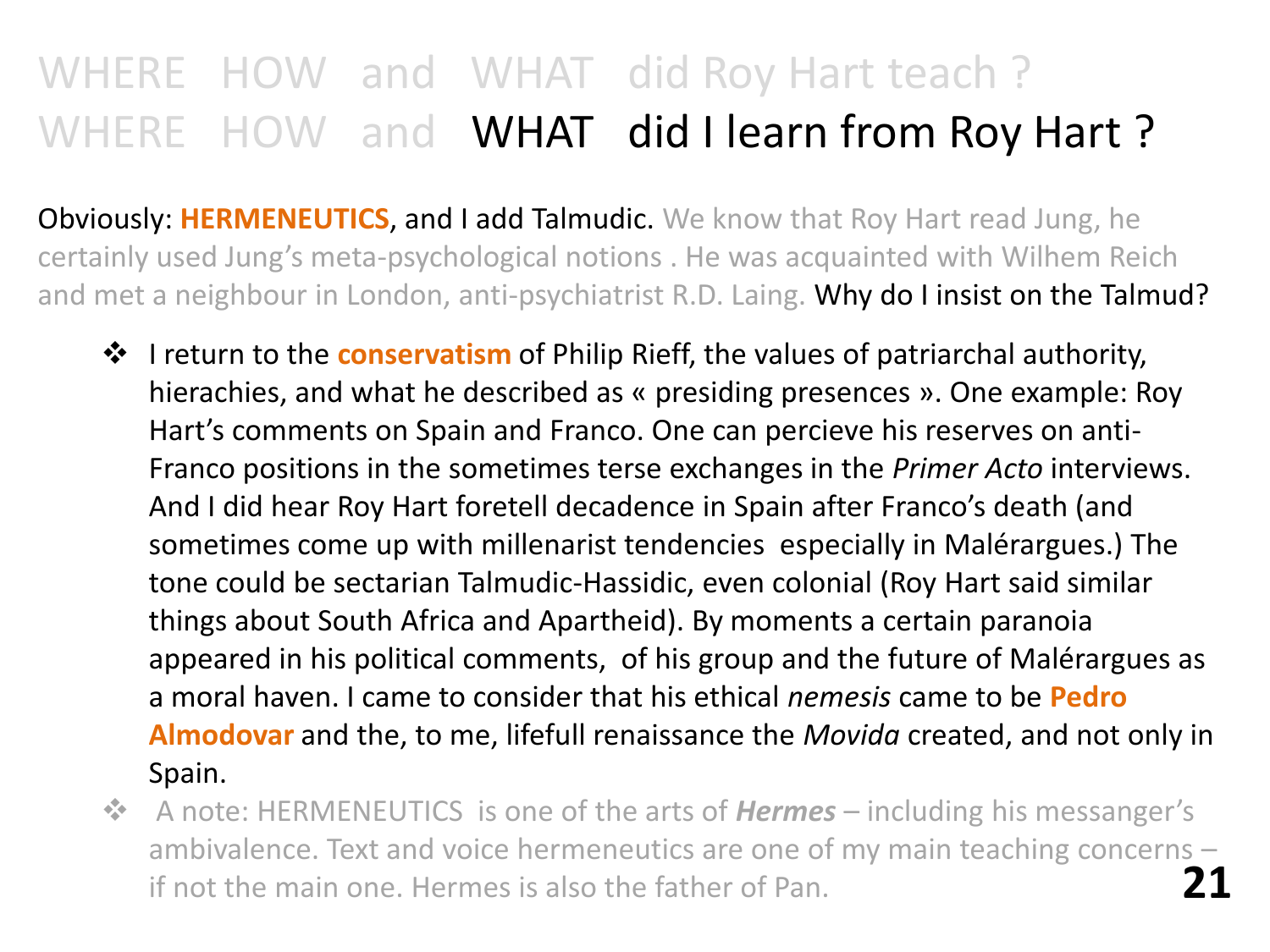## WHERE HOW and WHAT did Roy Hart teach? WHERE HOW and WHAT did I learn from Roy Hart?

- **I** adhered with youthfull fanaticism to Roy Hart's moral philosophy. For me what Roy Hart taught was **MORAL PHILOSOPHY**, and especially **ethics of sexuality**, in what was called at the time « relationships » - and in the relativizing (sometimes breaking up) of the couple. Psychoanalytically, it was a very direct, intense, even ruthless way of moving, informing and transforming **the psychology of erotic projections and transferences.**
- Because of this, Roy Hart's **ethical vision** remains for me a fundamental criteria of **artistic quality** – even, or maybe especially, in my appreciation of an artist like Pedro Almodovar. For all the provocation and radicality, both show a wonderfull, heartfull compassion for Eros and Psyche. Even if they appear morally at odds.
- **<sup>❖</sup>** When I arrived in Roy Hart's meetings the topic of **jealousy** was paramount. We all know aspects of Roy Hart's private life – he was not only open about it: linking life and art was part of his performance idealism.
- $\dots$  *Singing* to me came to mean the transformation of jealousy. I still think along these lines in terms of what Roy Hart himself called his Nietzschean and especially Lamarkian idealism: **singing is a performative tool of transformation**.
- A Note: this summer's *Myth and Theatre Festival* will be dedicated to the myth of **Eros and Psyche**. We will dedicate seminars to **Jealousy** and to **Heartbreak** (after a book by Ginette Paris.) Jealousy was the theme of the New Orleans 2006 Festival.

Ref [www.pantheatre.com/gb/2-MT16-gb.html](http://www.pantheatre.com/gb/2-MT16-gb.html)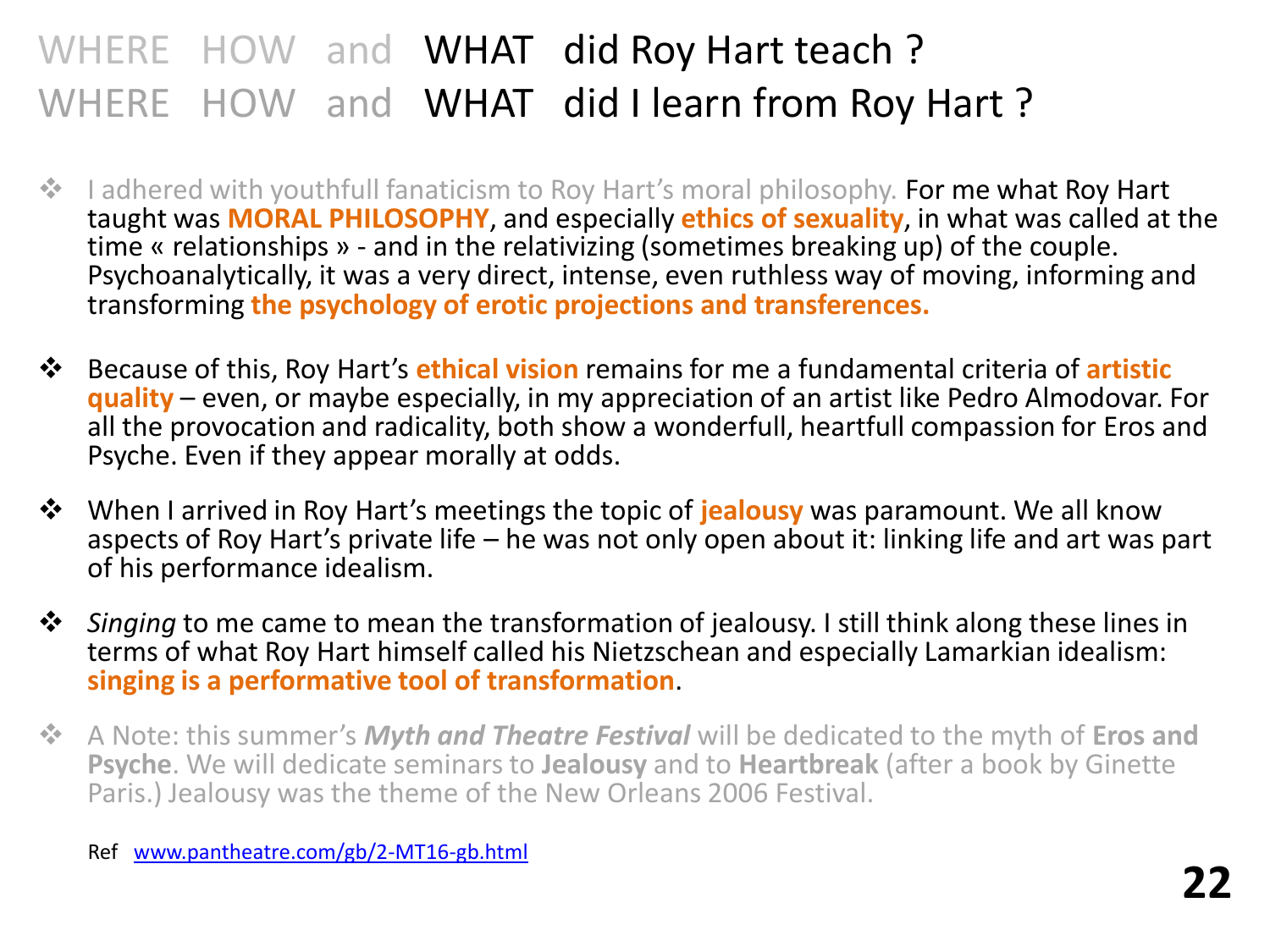## **Charismatic** Teaching

**Transference** and the charismatic singing teacher

## THE **APPROPRIATION** of the MODEL of the singing teacher

- *appropriation* : to make it yours (property). Empowerment.
- its *appropriate use* (ethics, deontology : making « proper » use of the model.)

Charisma / Charis : **GLAMOUR SEDUCTION** & **MAGIC**

Two extremes : **HUMILITY and ARROGANCE**

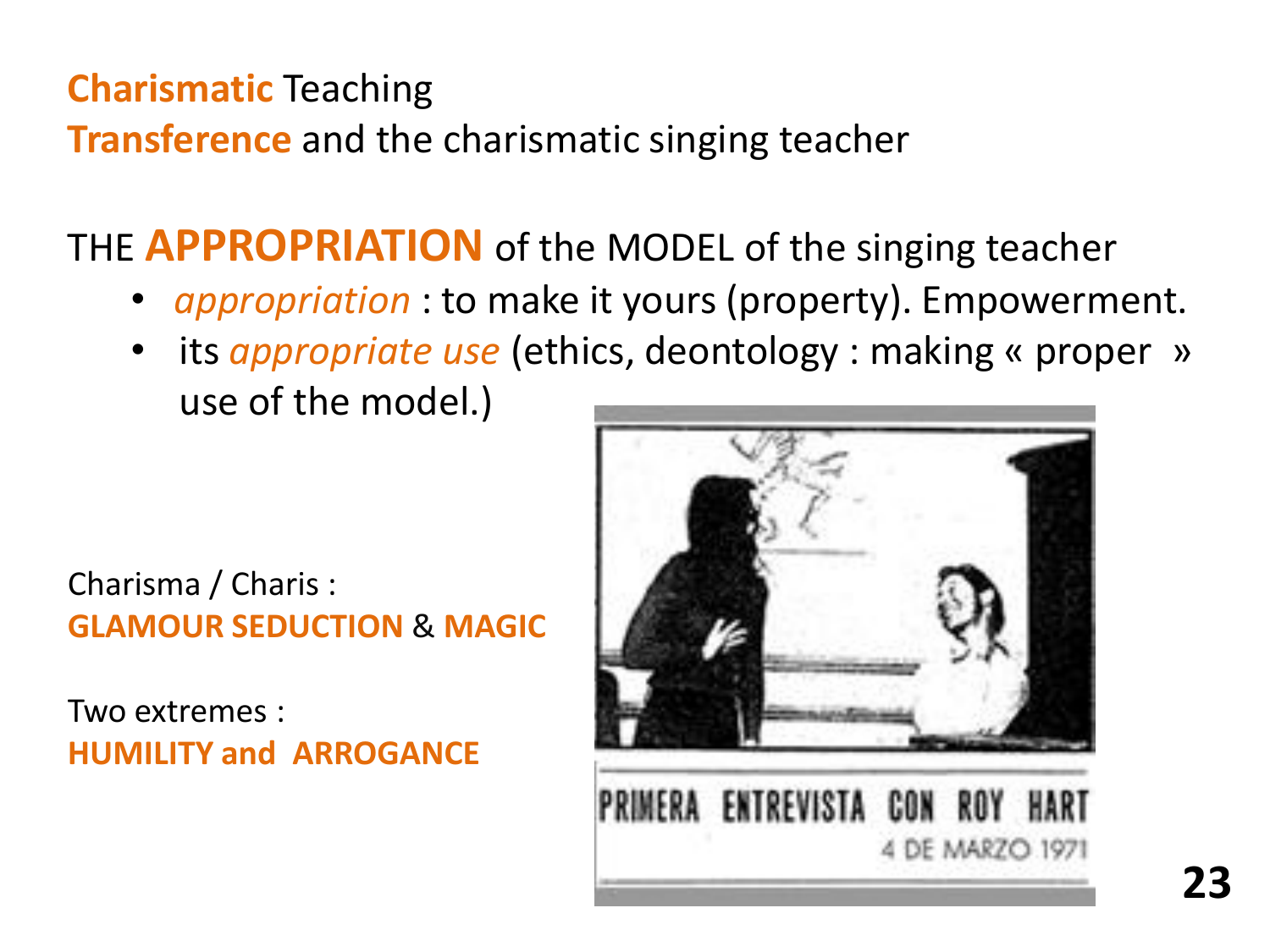## Charismatic Teaching

### The case of **Paul Newham**

- The Prophet of Song: The Life and Work of Alfred Wolfsohn. 1997
- Therapeutic Voicework: Principles and Practice for the Use of Singing as a Therapy (Art Therapies Series) , 1997
- The Healing Voice: How to Use the Power of Your Voice to Bring Harmony into Your Life, 1999
- Using Voice and Theatre in Therapy: The Practical Application of Voice Movement Therapy, 1999 2 volumes
- The Book Beyond Words: How The Soul Speaks 2012
- First meetings in Germany. An **extroverted** singer-character.
- **❖** Proposing a *PhD* on Pantheatre and James Hillman.
- Dissapearing.
- ❖ Writing a PhD on Alfred Wolfsohn and a prophetic identification.
- ❖ Creating of "Voice Movement Therapy" VMP.
- o **The extroverted charismatic "teacher-therapist"**
- o Paul Newham's appropriation of the model.
- o Too slow, too devotional: submission and the danger of infantilization.
- $\circ$  Too fast and maverick: the rush to autonomy and the danger of inflation.
- o Avoiding Roy Hart ? (Avoiding me ?) Re. Jerzy Grotoswski's visit to London.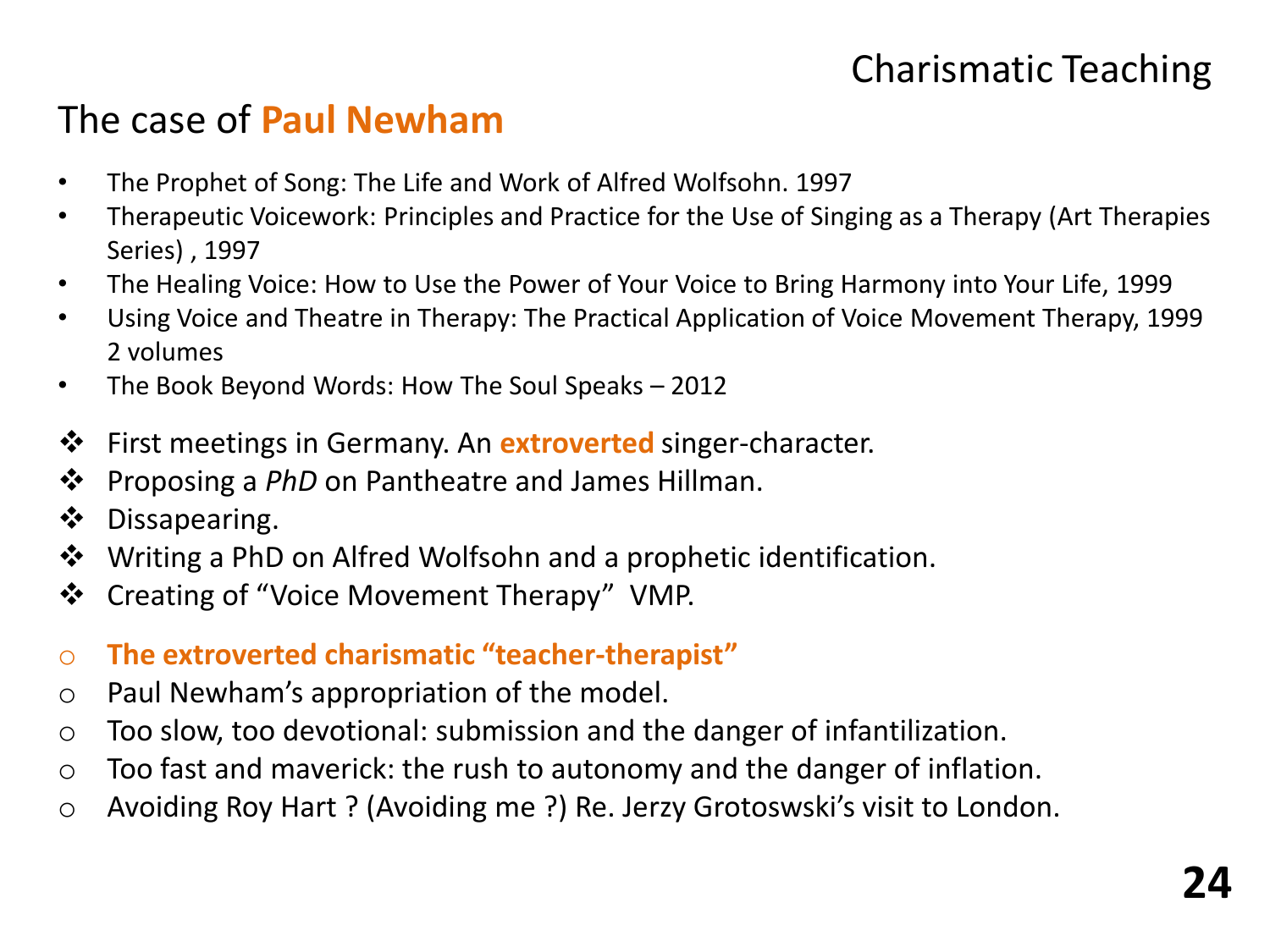# Roy Hart's philosophy deserves a *Summa Filosofica*

or at the least some doctorates. In fact with this talk I also want to encourage research and thinking. Academia will resist because Roy Hart wrote only a few peremptory (to them) pages.

But the academic world is changing with the revival of Late Antiquity rethorics and what is called the Second Sophistic – which is very much **a revival of the voice**.

To those interested, I say: give it a go, there are more PhDs being written today about this *'voice period'* than about classical Athens. And, if I you want my advice, litteral and cultural, I advice you to hurry up!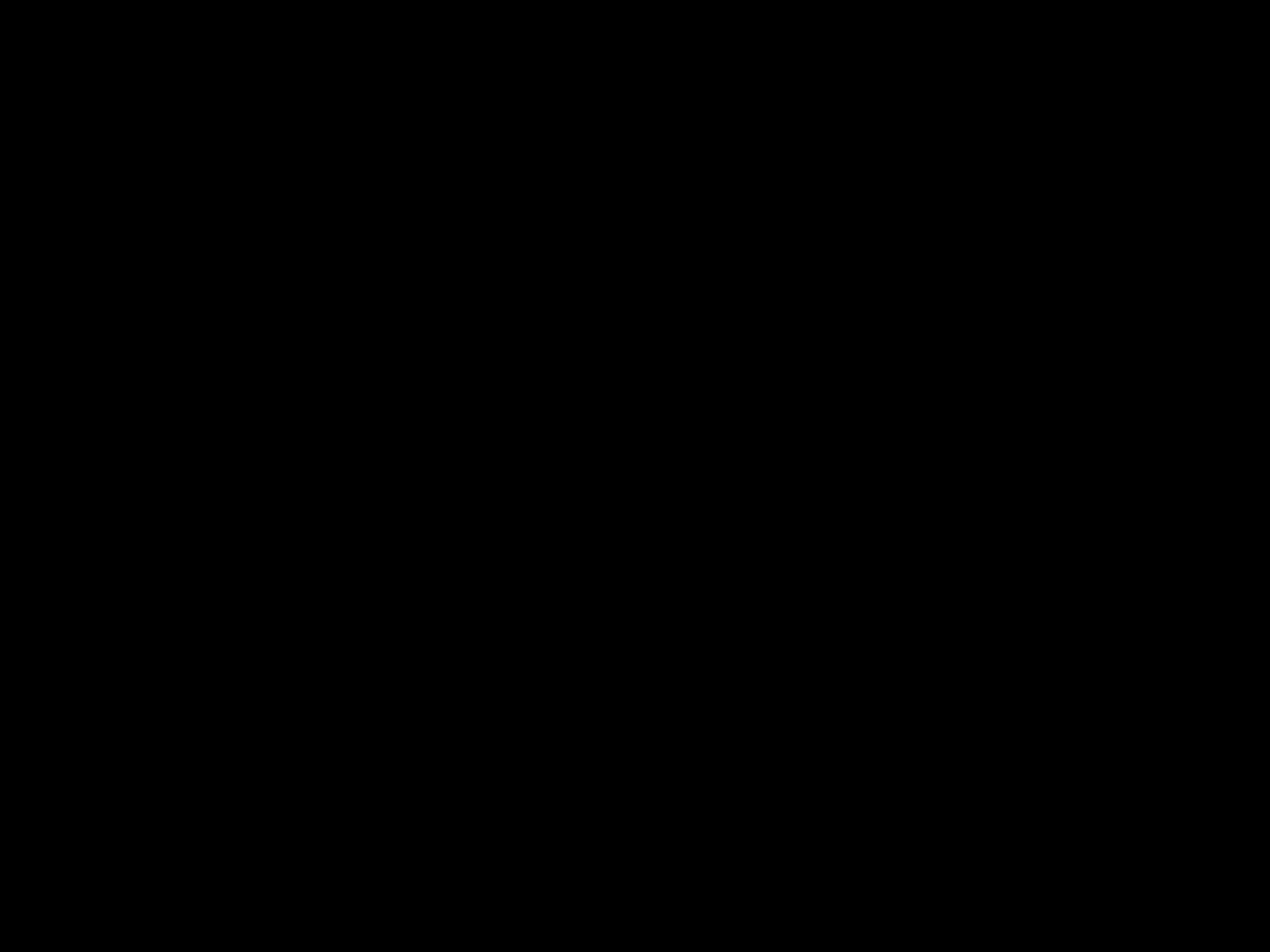### **Malérargues** / Exchanges with Ian about May 1975 **I did not want to return to Malérargues**

#### **From:** Ian Magilton [\[mailto:magian@me.com\]](mailto:[mailto:magian@me.com]) **Sent:** Sunday, January 31, 2016 8:50 PM **To:** Enrique Pardo **Subject:** a book

Dear Enrique, you might know that I am writing a book about Roy Hart Theatre at Malérargues. It begins like this: *This is the story of Roy Hart Theatre at Malérargues. / According to me. / And anyone else who wishes to contribute. … I hope that other ones who took part in the Malérargues adventure will add their stories here and contradict my truth with theirs.*

The idea comes from an evening when some of us oldies were telling stories of the 'bad-old-days' and contradicting each other constantly, which our audience found very entertaining, so I am sending out passages from the book to the survivors for their contradiction, elaboration, embellishments, or any other stories. This is a passage from the book, which you know more about than me.

*In the middle of the following night I heard the nightingales again as we waited in silence to receive the coach coming from Nice with the remains of the cast. It had been decided that each of us would 'Mother' one of them, to take care of them and carry their bags. My child was Enrique. He was pretty grumpy and seemed irritated by the whole procedure and just wanted to get to bed. I couldn't say that I disagreed. I heard later that Enrique had been of the opinion that the coach should drive straight on to Spain and to the second part of the tour. How they would have done the performance without Roy, Dorothy, Vivienne and Paul I can't imagine, but it certainly would have been brutally theatrical, an immediate, improvised requiem by the survivors.*

If you feel like writing something, or about something else, I would be happy to include it. Your Ian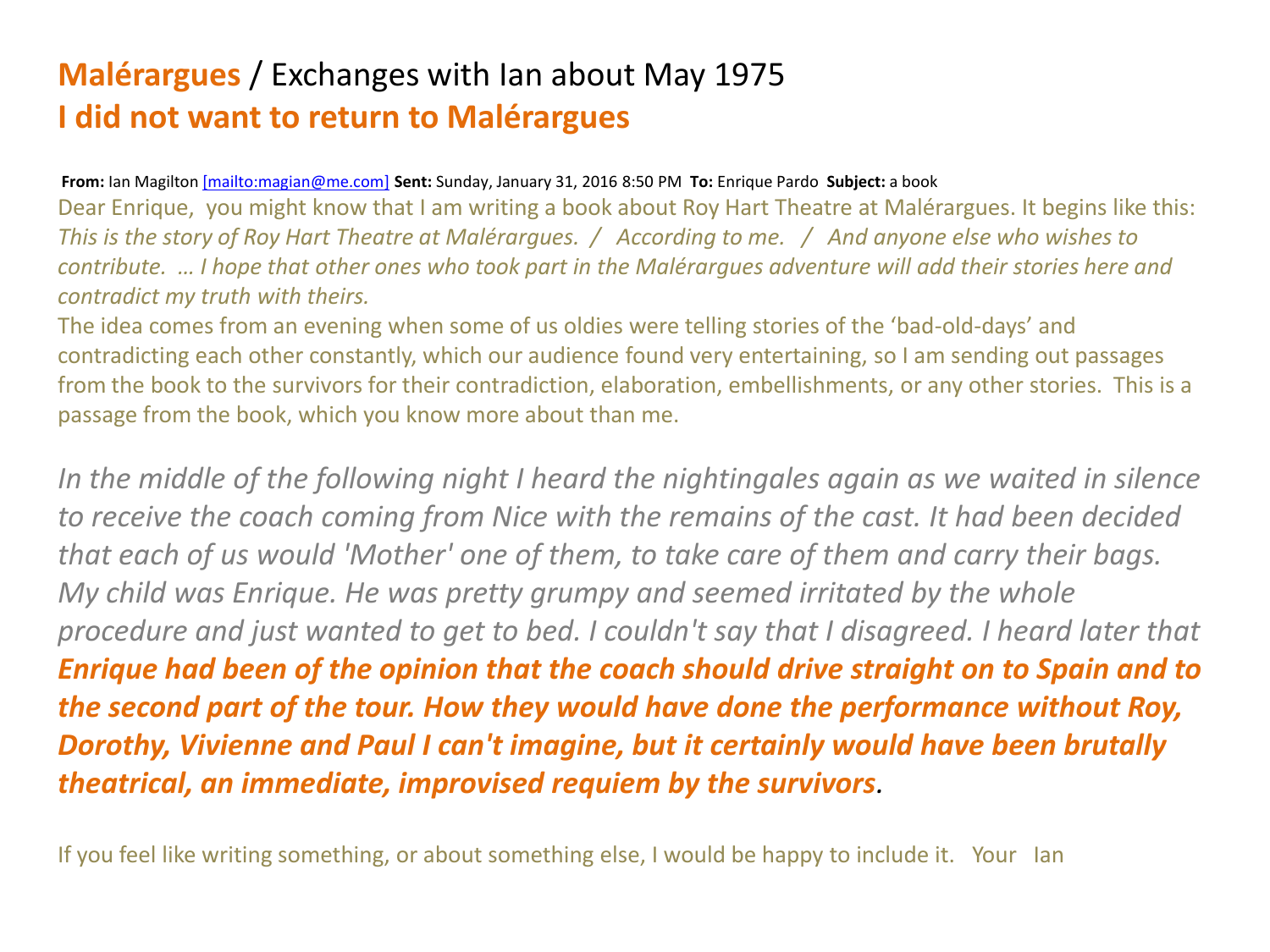Dear Enrique, I am hoping that the printed English version might be ready for the summer, so there is some time pressure. An 'offthe-cuff' three line response to my paragraph would be fine, but if it isn't there, it isn't.

ven. 12/02/2016 19:59 Dear Ian, A response to your paragraph, and below an extract from a series of seminars I am engaging in. Best wishes & amitiés Enrique

"Grumpy"? It was hell! I can be brief, dear Ian, but not "off the cuff" as you suggest. During the tour in Austria, Roy had become pretty much impossible (for me) to follow; I sensed his leadership of the group had reached its absolute limits and he had to change things. David reminded me of his shock when Roy asked those in Malérargues to write their dreams to Davide and no longer to him. I reacted with disbelief at the announcement of his death, thinking it was a mad ritual test. Then came the forebodings of being trapped in a sectarian adventure without its leader – mainly because of Malérargues. It took me four or five years to find an exit. James Hillman and Lucho Ramirez did it for me. I consider myself to have been exceptionally fortunate to have met and worked with Roy, whom today I describe as an "ethical genius": huge enlightenment and huge shadows.

ven. 19/02/2016 20:23 Amigo, I change my mind. Here is what I propose. The rest is for another context. Let me know you got this, and when you want, your comments. Yours Enrique

*"Grumpy"? It was hell, of grief and confusion – and huge worries about the future, certainly mine. I do not think I can be brief, dear Ian, nor "off the cuff" as you suggest. Too much to say – too deep. Regarding the requiem, I can analyze today why I proposed the tour continue – but that belongs to a very pondered book for me to write maybe one day. I do consider myself to have been exceptionally fortunate to have met and worked with Roy, whom today I describe as an "ethical genius": huge enlightenment and huge shadows.*